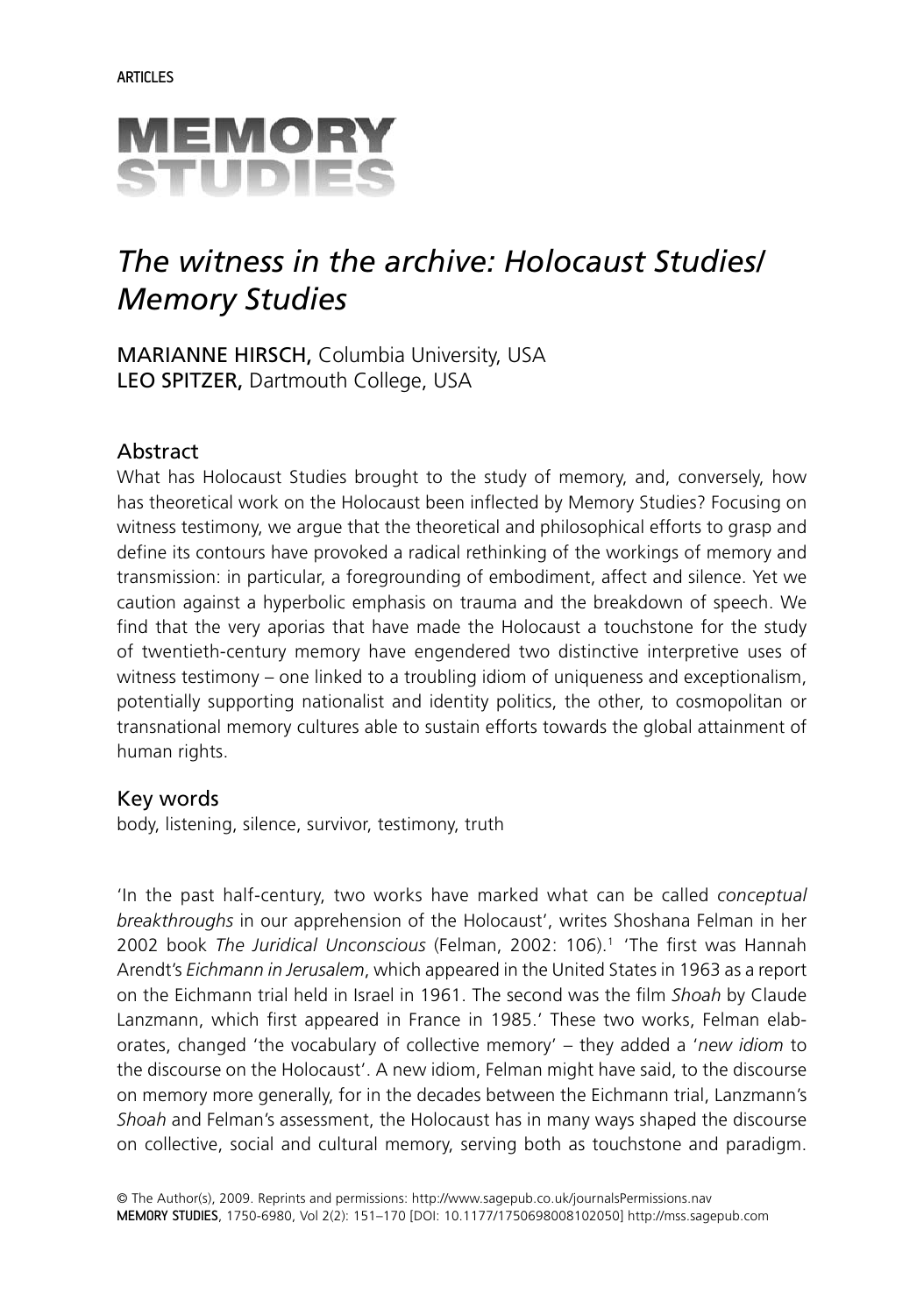For Felman, this new idiom, this 'shift[s] in our vocabularies of remembrance', is witness testimony. Witness testimony locates the possibility of grasping the Holocaust in 'the slippage between law and art' – between the closure brought by legal judgment, and the open-ended immediacy and presence preserved in a work of art.

Seeing the Eichmann trial, Arendt's book, and Lanzmann's *Shoah* as breakthrough texts in the discourses on memory of the last half century can help us define the provocations and challenges that the Holocaust has brought to Memory Studies, and to ask, conversely, how the notion of 'memory' and Memory Studies have shaped the contours of Holocaust Studies. Thus, the trajectory between the trial, the film, and Felman's book – one of many possible trajectories through which one might approach these questions – foregrounds and sharpens the fundamental contradiction brought by the centrality of witness testimony to cultural discourses about memory: the contradiction between the necessity, on the one hand, but also the impossibility of fully bearing witness to this particular traumatic past.<sup>2</sup> If our vocabulary of collective memory has had to shift over the last half century, it is precisely because of this aporia and the evidentiary, ethical and artistic crises it has spawned. These crises have indeed been at the heart of Memory Studies, bringing with them a concentration on the figure of the embodied witness, on trauma and transmission, and on the complex relationship between enunciation, listening, and truth.

In what follows, we look closely and critically at the contradictions at the core of Holocaust witness testimony. We argue that the theoretical and philosophical efforts to grasp and define these have provoked a radical rethinking of the workings of memory and transmission: in particular, a foregrounding of embodiment, affect, and silence. Yet we caution that a hyperbolic emphasis on trauma and the breakdown of speech has risked occluding the wealth of knowledge and information transmitted by thousands of witnesses who have been eager to testify to the victimization and persecution they have suffered. Indeed, we find that the very questions and aporias that have made the Holocaust a touchstone for the study of twentieth-century memory and catastrophe have engendered two distinctive interpretive uses of witness testimony – one linked to a troubling idiom of uniqueness and exceptionalism, potentially supporting nationalist and identity politics, the other to cosmopolitan or transnational memory cultures able to sustain efforts towards the global attainment of human rights.

## THE WITNESS

Throughout *Eichmann in Jerusalem* (1994), Arendt evaluates, critically, different aspects of the trial. Among other objections, she contends that the trial should primarily have been about Adolf Eichmann and his crimes, and not, as it turned out to be, about the horrific suffering of the victims. 'Eichmann was on the stand from June 20 to July 24, or a total of thirty-three and a half sessions. Almost twice as many sessions, sixty-two out of a total of a hundred and twenty-one, were spent on a hundred prosecution witnesses who, country after country, told their tales of horror' (Arendt, 1994: 223). Arendt criticizes the selection of witnesses and the extensive hearing they received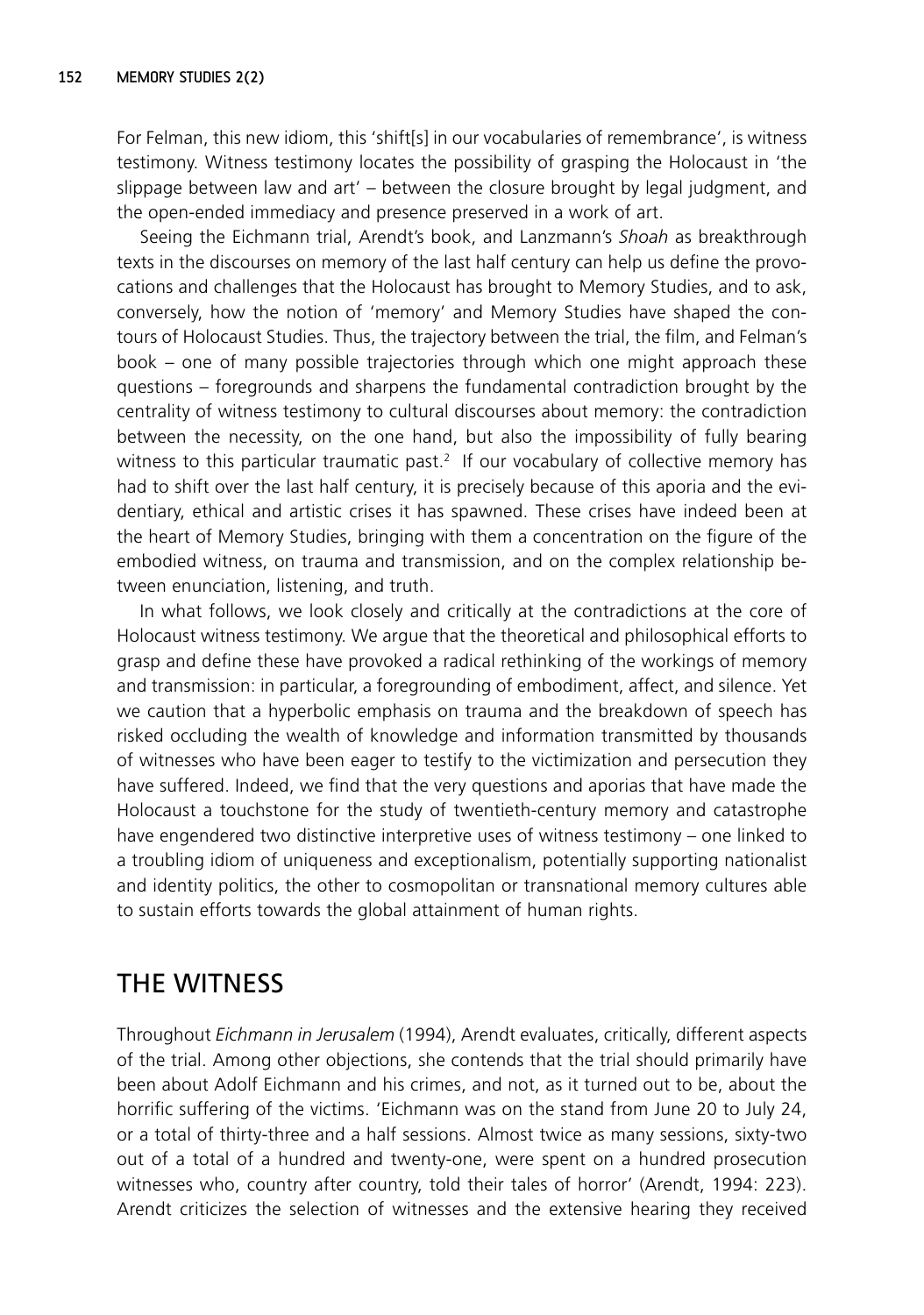(many volunteered, some had published books and were well-known). She finds the victim testimony to be distracting, extraneous to the judgment of the accused. Only one witness, Herschel Grynszpan, serves as a model for her in the 'simplicity', economy, and narrative skill with which he tells his story: it took him no more than 10 minutes to convey the 'needless destruction of twenty-seven years in less than twenty-four hours' (Arendt, 1994: 229). Listening to this witness 'one thought foolishly: Everyone, everyone should have his day in court. Only to find out, in the endless sessions that followed, how difficult it was to tell the story.' For Arendt, it takes righteousness, a 'purity of soul, an unmirrored, unreflected innocence of heart and mind' to testify in this way, but she finds that few possess the moral virtues requisite for such narrative simplicity and clarity (Arendt, 1994: 229).

Critics of Arendt, however, as well as other commentators on the trial, find its essence precisely in the space it provided for the voices and the embodied presence of the survivor-witnesses (Agamben, 1999: 17).<sup>3</sup> If the Eichmann trial was revolutionary, a milestone in the history of Holocaust memory and memorialization, it is because it allowed for a collective story to emerge through individual victim testimonies and to gain, in Felman's terms, 'semantic authority' (Felman, 2002: 148). The authority, in fact, transcends those victims who were able to testify at the trial; it even transcends those who did not survive to tell their tale. Famously, Gideon Hausner, the prosecutor, opened his own address to the Israeli court not on behalf of the state he represented, but of 'six million prosecutors':

*When I stand before you, judges of Israel, in this court, to accuse Adolf Eichmann, I do not stand alone. Here with me at this moment stand six million prosecutors. But*  alas, they cannot rise to level the finger of accusation in the direction of the glass *dock and cry out* J'accuse *against the man who sits there. … Their blood cries to Heaven, but their voice cannot be heard. Thus it falls to me to be their mouthpiece and to deliver the heinous accusation in their name. (Arendt, 1994, 260)*

If the Nuremberg trial focused on the war criminals and left out the story of the victims, the Eichmann trial served as a corrective, foregrounding the unwieldy survivor narratives in the courtroom that so annoyed Arendt. Hausner later wrote:

*It was mainly through the testimony of witnesses that the events could be reproduced in court, and thus conveyed to the people of Israel and to the world at large, in such a way that men would not recoil from the same narratives as from scalding steam, and so that it would not remain the fantastic, unbelievable apparition that emerges from Nazi documents. (Hausner, 1966: 292)*

While Arendt, and also Judge Landau, protested against the procession of witnesses – their unruly confusions, contradictions, and misrememberings – the prosecutor and subsequent commentators saw the 'picture' they 'paint', and the collective voice they assume, as the trial's most meaningful legacy. Indeed, it may be Arendt's very discomfort with witness testimony, and the contradictions it reveals, that move Felman to feature *Eichmann in Jerusalem* as in itself such a landmark text. Her conversation and disagreement with Arendt allow Felman to strengthen her claim that 'the Eichmann trial legally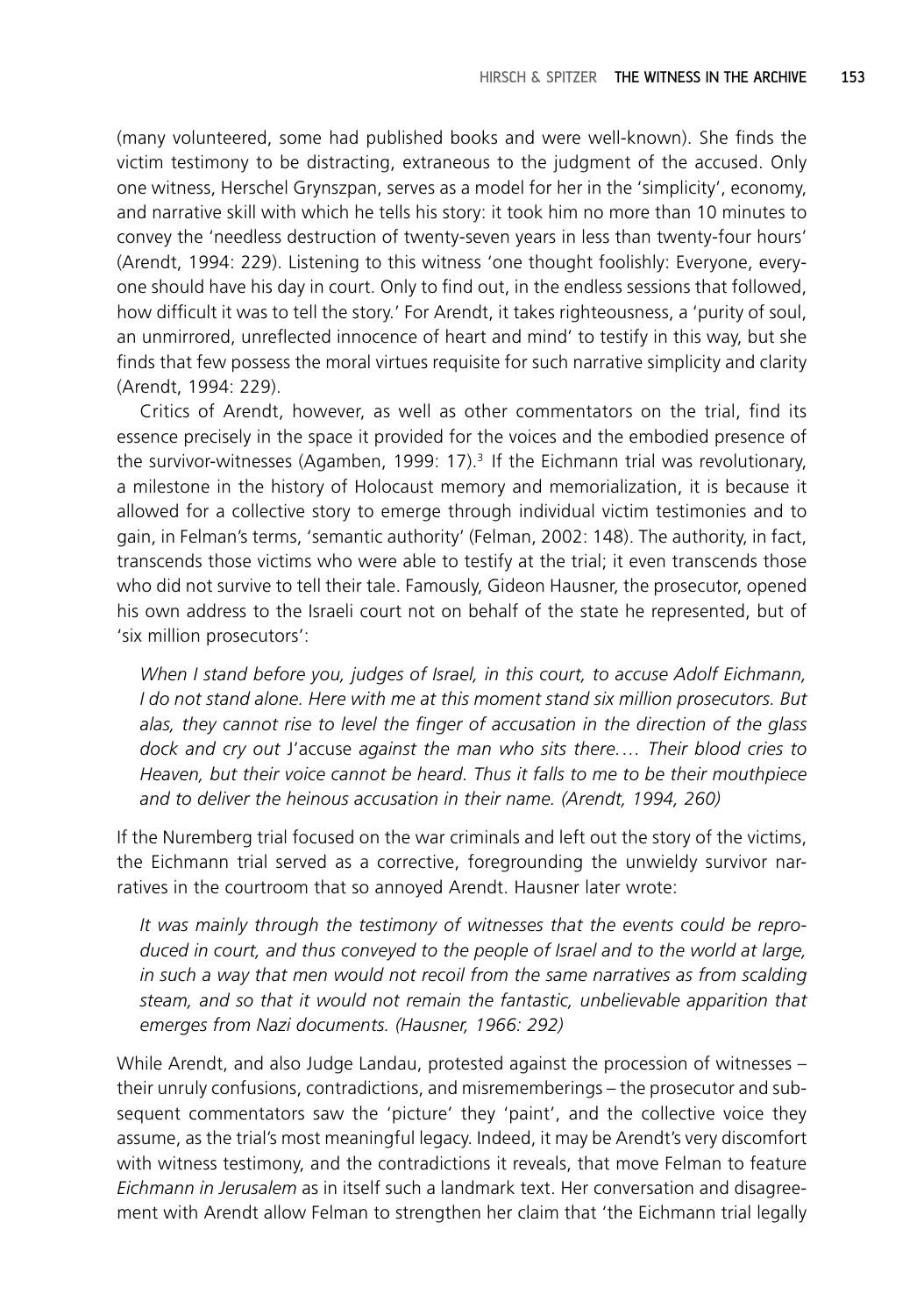creates a radically original and new event: not a rehearsal of a given story, but a groundbreaking narrative event that is itself historically and legally unprecedented' (Felman, 2002: 123). For Felman, this is the translation of private stories into one collective story that receives a legal hearing and public acknowledgement and validation (Felman, 2002: 152–3).4

At the center of this single collective story was the interrupted testimony of Yehiel Dinoor to which Felman devotes an entire chapter entitled 'A Ghost in the House of Justice'. Dinoor was a concentration camp survivor who had become a writer under the name of K-Zetnik, and who had published a number of works about what he called the 'planet Auschwitz'. [KZ is the German abbreviation for *Konzentrationslager*]. When asked about his 'pen name' by the prosecutor, K-Zetnik protested that it was not a pen name since he did not consider himself a writer of literature. Instead, echoing and transforming Hausner's proxy speech on behalf of 'six million prosecutors', K-Zetnik presents himself as a chronicler speaking in the name of and evoking all the concentration camp inmates, or 'K-Zetniks', from the 'planet Auschwitz' whose 'look', he said, 'was inside [his] eyes' (Felman, 2002: 148). The prosecutor's interruptions of the witness's evocation of these inmates, and his insistence on asking the witness a few direct questions about his experiences, provoked K-Zetnik to faint on the stand and be taken to the hospital where he fell into a coma for several weeks. While Arendt sees K-Zetnik's testimony as a case in her point against victim narratives, the Israeli poet Haim Gouri, who also covered the trial, asserts that in fainting, K-Zetnik 'in fact, … said it all' (Gouri, 2004: 129). In Felman's terms, 'what K-Zetnik wants is not to prove but to transmit' (Felman, 2002: 143). Instead of describing him, as Arendt does, as a failed witness, Felman sees him as a terrified, retraumatized witness – one who, in the courtroom and in the encounter with Eichmann, returns to the 'other planet' and relives his horrific experiences there before the eyes of the world, collapsing the distance between present and past, between 'here' and 'over there'. In that sense, his lifeless body can be said to 'say it all'. As Gouri concludes, 'the things he added afterward would turn out to be merely superfluous detail' (Gouri, 2004: 129).

In fact, by inviting survivors to bear witness, the court seems to have made space for the fainting episode of K-Zetnik and even perhaps for the possibility that such an episode might complicate the given understanding of legal evidence. For Felman, it illustrates the 'slippage between law and art': it reflects that unspeakable and unrepresentable realm that stands outside of legal discourse and that can only be transmitted through the body language and the non-verbal performance of the traumatized witness. K-Zetnik's moment of collapse becomes a paradigm for the aporia of Holocaust testimony – the necessity and the impossibility of bearing witness to the 'planet Auschwitz'. Its 'testimonial power … lay precisely in the pathos – the crying power – of its legal muteness', Felman asserts, and thus it attests to the new understanding of evidence and the new forms of listening and interpretation that the traumatized survivor of the Shoah has provoked (Felman, 2002: 153).

The disagreement between Arendt and Felman about the trial and their divergent interpretations of Dinoor's collapse reflects the shift in the dominant conception of Holocaust memory and representation in the last half-century. Indeed they stage the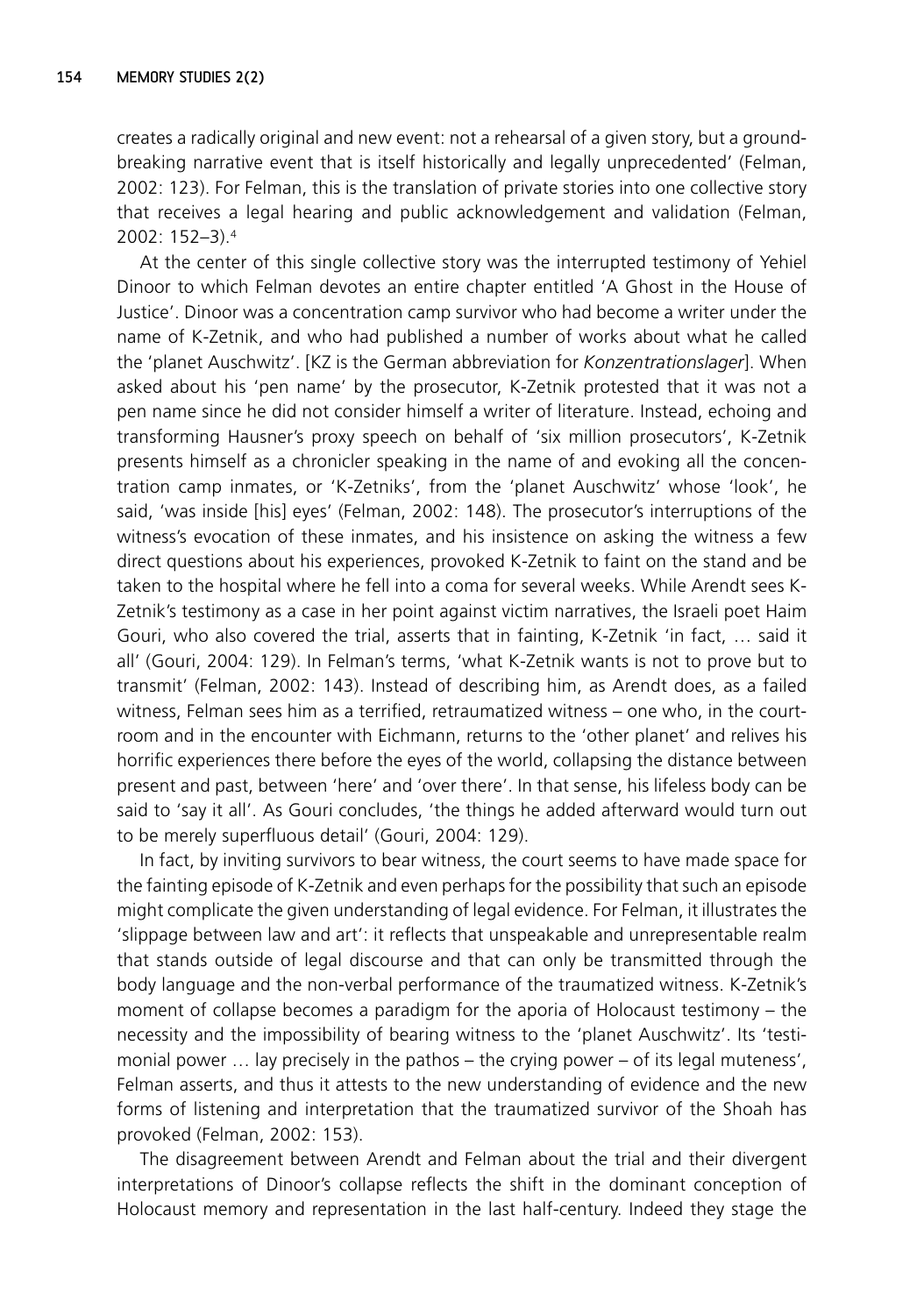encounter between 'history' and 'memory' in Holocaust Studies. The historian Annette Wieviorka locates this encounter in the shift in the function of testimony that comes with the Eichmann trial but that, in its aftermath, is relevant beyond the context of the law:

*Testimony has changed direction. Print has been replaced by the tape recorder and the video camera. At the same time, the function of testimony has also changed. In the years following the war, the primary aim of testimony was knowledge – knowledge of the modalities of genocide and the deportation. Testimony had the status of an archival document. Today … the purpose of testimony is no longer to obtain knowledge. Time has passed and the historian does not trust a memory in which the past has begun to blur and which has been enriched by various images since the survivor's return to freedom. The mission that has devolved to testimony is no longer to bear witness to inadequately known events, but to keep them before our eyes. Testimony is to be a means of transmission to future generations. (Wieviorka, 1994: 24).5*

With the Eichmann trial, Wieviorka says, the witness becomes a 'bearer of history', an 'embodiment of memory (*un homme-mémoire*), attesting to the past and to the continuing presence of the past' (Wieviorka, 2006: 88). The 'bearer of history' illustrates the need for 'memory' to supplement 'history'. As Geoffrey Hartman writes: 'Survivor testimonies … do not excel in providing *verités de fait* or positivist history. … Their real strength lies in recording the psychological and emotional milieu of the struggle for survival, not only then, but also now.' For Hartman, 'the immediacy of these first-person accounts burns through the "cold storage of history." They give 'texture to memory or to images that otherwise would have only sentimental or informational impact. … [Now] … emotion and empathy accompany knowledge' (Hartman, 1996: 142, 138).

If the *main* function of testimony *now* is not to inform factually but to transmit affectively, it cannot do so by purely verbal means, whether oral or written. K-Zetnik's linguistic breakdown, and the telling nature of his physical collapse, suggest all that he could not express verbally within the frame and the idiom of the courtroom. Jean-François Lyotard has called this disjunction of idioms 'the differend': 'A case of a differend between two parties takes place when the "regulation" of the conflict that opposes them is done in the idiom of one of the parties while the wrong suffered by the other is not signified in that idiom' (Lyotard, 1988: 9). And Jacques Derrida has worked to uncouple the notion of 'bearing witness' from the notion of 'proof' that tends to 'divert' and 'contaminate' it, suggesting it 'appeals to the act of faith and is heterogeneous to producing proof' (Derrida, 2005: 75). In fainting, K-Zetnik performs that appeal and brings that other idiom, located in the memory of his body, before the eyes of the court, and he thus transmits another kind of knowledge, one that exceeds the 'facts' of his persecution. In his essay on the memoirs of Auschwitz survivor Charlotte Delbo, Thomas Trezise, echoing Lyotard on the *differend*, shows that 'the voice of testimony cannot fully coincide with itself torn as it is between the language of fact and the shattering of the very framework on which the intelligibility of such language relies' (Trezise, 2002: 7).6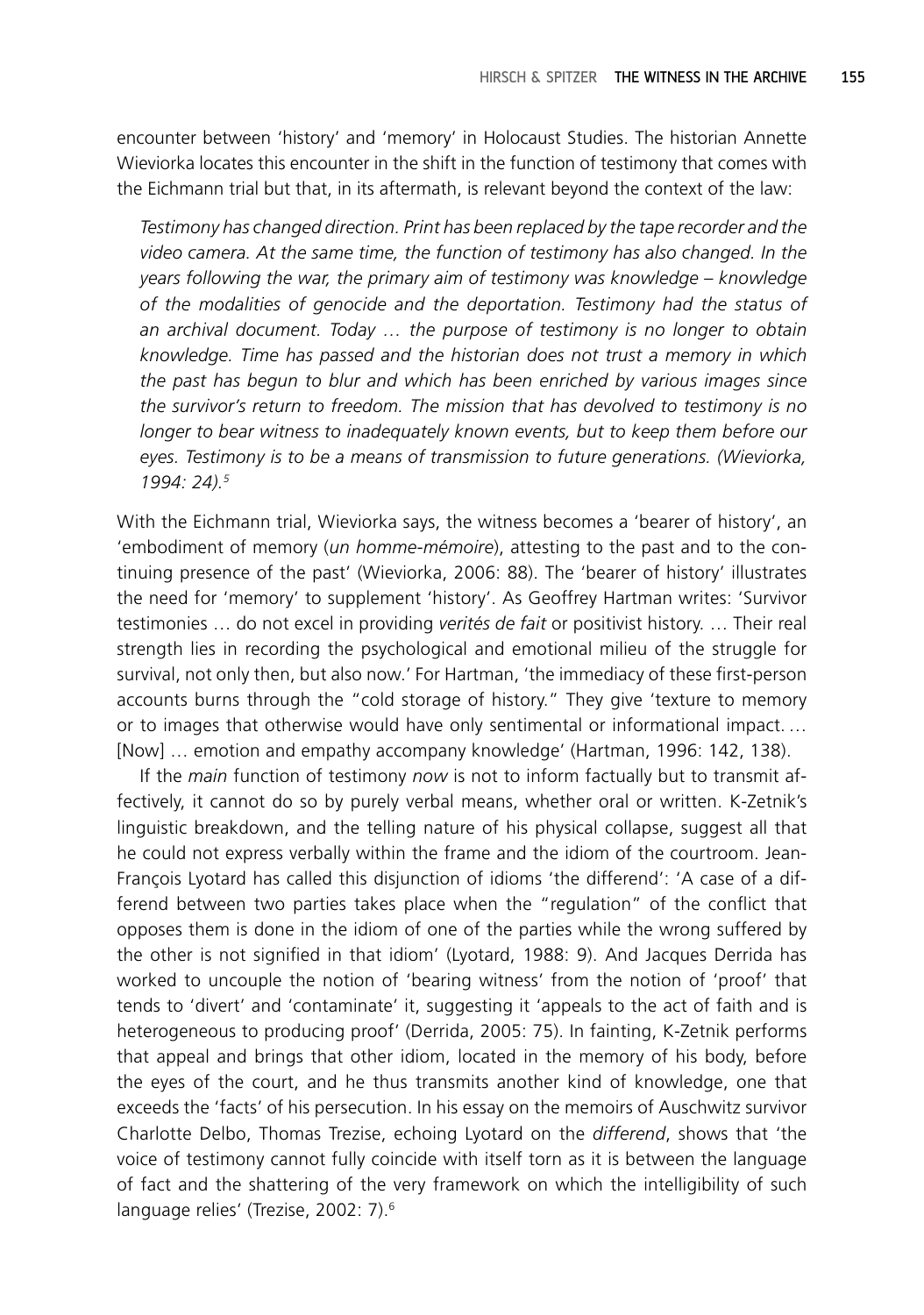The 'language of fact' offers information about the past, and can constitute legal evidence and archival documentation. It can also serve as a protective shield enabling survival. Charlotte Delbo distinguishes between two kinds of memory of trauma, the 'ordinary' intellectual memory, the memory connected to the thinking processes' from which she can *speak* of Auschwitz, and the 'deep memory' that 'preserves sensations, physical imprints,' 'the memory of the senses.' Delbo describes the elaborate ways in which she needs to shield herself from being re-engulfed by the deep memory and thus the immediacy and lasting presence of Auschwitz: 'Auschwitz is there, unalterable, precise, but enveloped in the skin of memory, an impermeable skin that isolates it from my present self. … I live within a twofold being' (Delbo, 1990: 2–3).

Dinoor/K-Zetnik: the survivor-witness's two names reflect such a 'two-fold being'. Significantly, K-Zetnik's collapse occurred at the moment when he was questioned about his name. In objecting that his name is not a pseudonym, K-Zetnik insists on remaining inside his 'Auschwitz self' that is located in the body and outside speech. But, under what conditions, and in what mode, can the traumatized, desubjectified, dehumanized victim bear witness from inside the protective 'skin of memory?'7 When Shoshana Felman and Dori Laub write, in their book *Testimony*, that the Holocaust is 'an event without a witness' they elaborate precisely on this difficulty of being 'a witness to oneself' that, Laub insists, is 'central to the Holocaust experience' (Felman and Laub, 1992: 80). 'There was,' Laub continues, 'historically no witness to the Holocaust, either from outside or from inside the event' (Felman and Laub, 1992: 81). Laub argues that no one could bear witness from the outside, because Nazi ideology was so psychologically invasive and pernicious that 'no observer could remain untainted' and all external frames of reference disappeared (Felman and Laub, 1992: 81). Thus, what collapsed was the possibility of a victim addressing an Other – one uncontaminated by the magnitude of the event. Without the possibility of an implied listener, the dehumanized victim is unable to bear witness to him or herself, 'from the inside'. The paradox of the witness's 'I' is an essential element of the contradiction between the necessity and the impossibility of bearing witness to the Holocaust.

Claude Lanzmann's *Shoah* (2003[1985]), Felman's second paradigm-shifting work and one, as she shows, deeply influenced by the Eichmann trial, is precisely dedicated to making possible the act of witness 'from the inside', albeit in retrospect. Visually, its nine and a half hours exclude all archival footage in favor of the faces of surviving victims, bystanders and perpetrators, and of the places where the events of the Shoah took place. Pursuing most obsessively the actual machinery of extermination perpetrated by the Nazi regime, Lanzmann concentrates many of his interviews on the surviving members of the Sonderkommando, the special squads of Jewish prisoners who were forced to aid in the process of extermination, cleaning gas chambers and ovens, exhuming mass graves. These are the individuals whom Primo Levi called 'bearers of a horrendous secret' and it is this secret that Lanzmann, breaking through their protective shield of trauma, most wants them to reveal and to transmit to him and to his cinematic audience (Levi, 1989: 52).

Viewers of *Shoah* are often surprised at the detailed *factual* questions Lanzmann poses during his interviews; why, we wonder, for example, does he need to know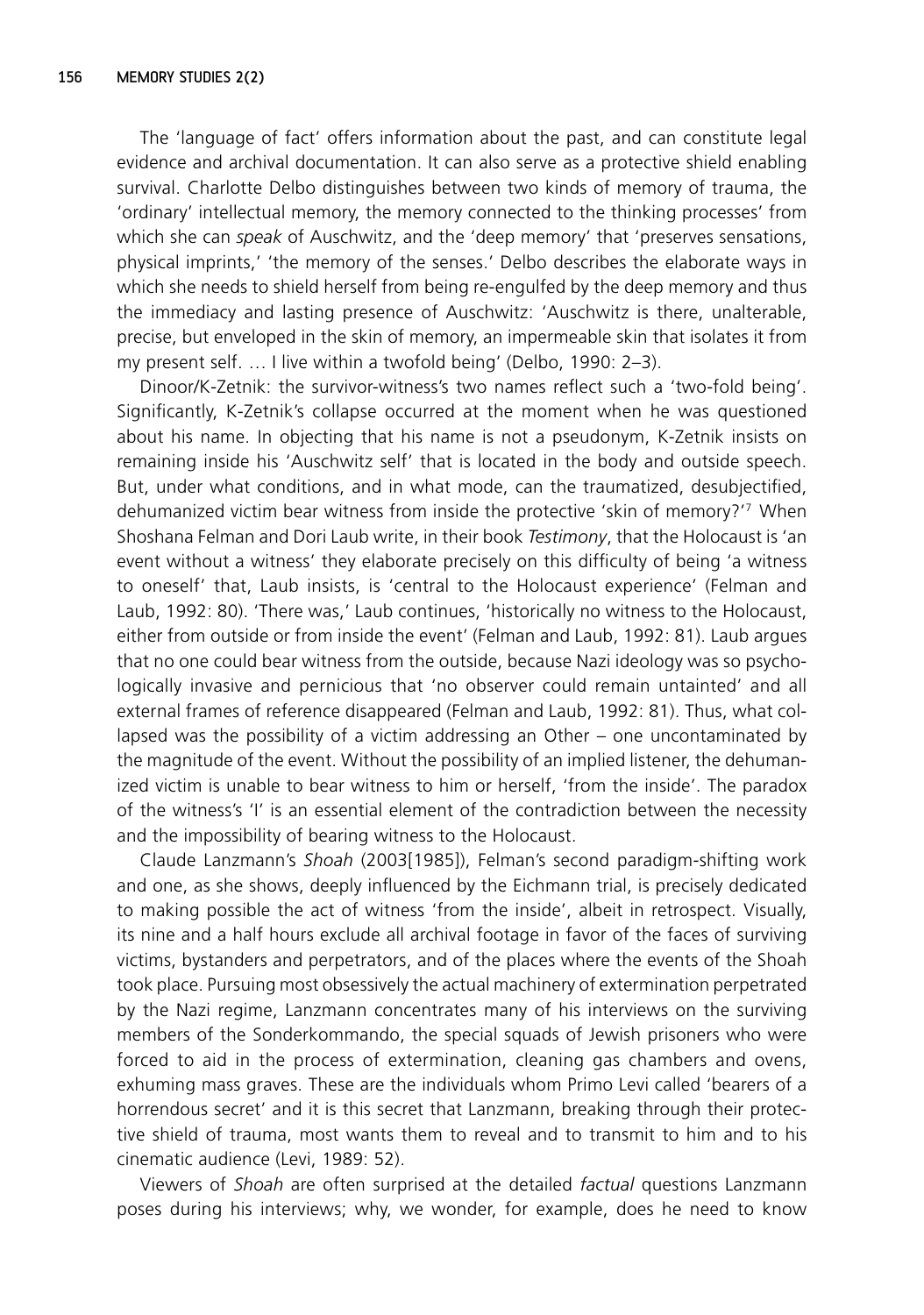exactly how large the undressing room was or how many steps it took to walk to the gas chamber? In posing these kinds of factual questions to witness after witness, Lanzmann seems to be using testimony to elicit information, in the first sense that Wieviorka outlines. But the rehearsal of the minute facets of the extermination process may well serve another purpose altogether. Along with the invitation to repeat songs and sayings, to re-enact, bodily, the movements and gestures of the past and to remember its very details, Lanzmann is able to provoke the powerful kind of non-verbal bodily reenactments the world witnessed from K-Zetnik at the Eichmann trial. There are a few uncanny moments in the film, during which survivor and bystander witnesses do not merely narrate the past but literally seem to be back inside it. Memory, here, gives way to what Lanzmann calls 'incarnation' (Chevrie and Le Roux, 2007).

The most disturbing and controversial example of this form of re-enactment is the testimony of Abraham Bomba, a barber who cut Jewish women's hair inside the gas chambers in Treblinka and who, in the film, is interviewed in a barber shop in Tel Aviv while cutting the hair of a male client. Bomba's hands repeat the familiar gestures of a barber cutting hair, while the filmmaker poses question after question to him about his memories of cutting the hair of groups of naked women shortly before they are gassed. 'How did it look, the gas chamber?' Lanzmann asks. 'Can you describe precisely'  $(Lanzmann, 1985: 112-13)$ . When Bomba is then asked how he felt when he first saw the naked women entering the gas chamber, he resists the question: 'I felt that accordingly I got to do what they told me, to cut their hair in a way that it looked like the barber was doing his job for a woman' (Lanzmann, 1985: 114). Lanzmann pulls back, asks for more factual detail and suggests: 'Can you imitate how you did it?' before returning to his question about feelings and impressions. Bomba resists more directly on this second occasion: 'I tell you something. To have a feeling about that … it was very hard to feel anything, because working there day and night between dead people, between bodies, your feelings disappeared, you were dead. You had no feeling at all' (Lanzmann, 1985: 116). But even as he protests against the discussion of feelings, Bomba begins to narrate the most searing story of all – the moment when the women from his own hometown entered the gas chamber and began talking to him. His narrative breaks down completely when he gets to the description of how a barber friend of his from his hometown met his own wife and sister in the gas chamber. Bomba describes this but then stops, insisting that 'it's too horrible'. As he ceases to speak, the camera closes in on his face scrutinizing it insistently. After a moment's pause, Lanzmann's prodding voice is heard saying: 'We have to do it … We must go on' (Lanzmann, 1985: 117). The witness remains silent and withdraws into himself. His lips are dry, he licks them repeatedly, turning his tongue this way and that in his mouth. He then mutters a few inaudible and incomprehensible phrases in what could be Polish or Yiddish, looking down, shaking his head, and avoiding the camera. After what seems like a long while, he wipes his eyes, and continues talking about his friend and his wife and sister in his strongly accented English. But what, one might ask, could he say that his moments of desperate silence and pleading not to go on did not already convey?

Like K-Zetnik at the Eichmann trial, Abraham Bomba is able to bear witness 'from the inside' – literally from inside the gas chamber, and from inside his own 'Auschwitz self'.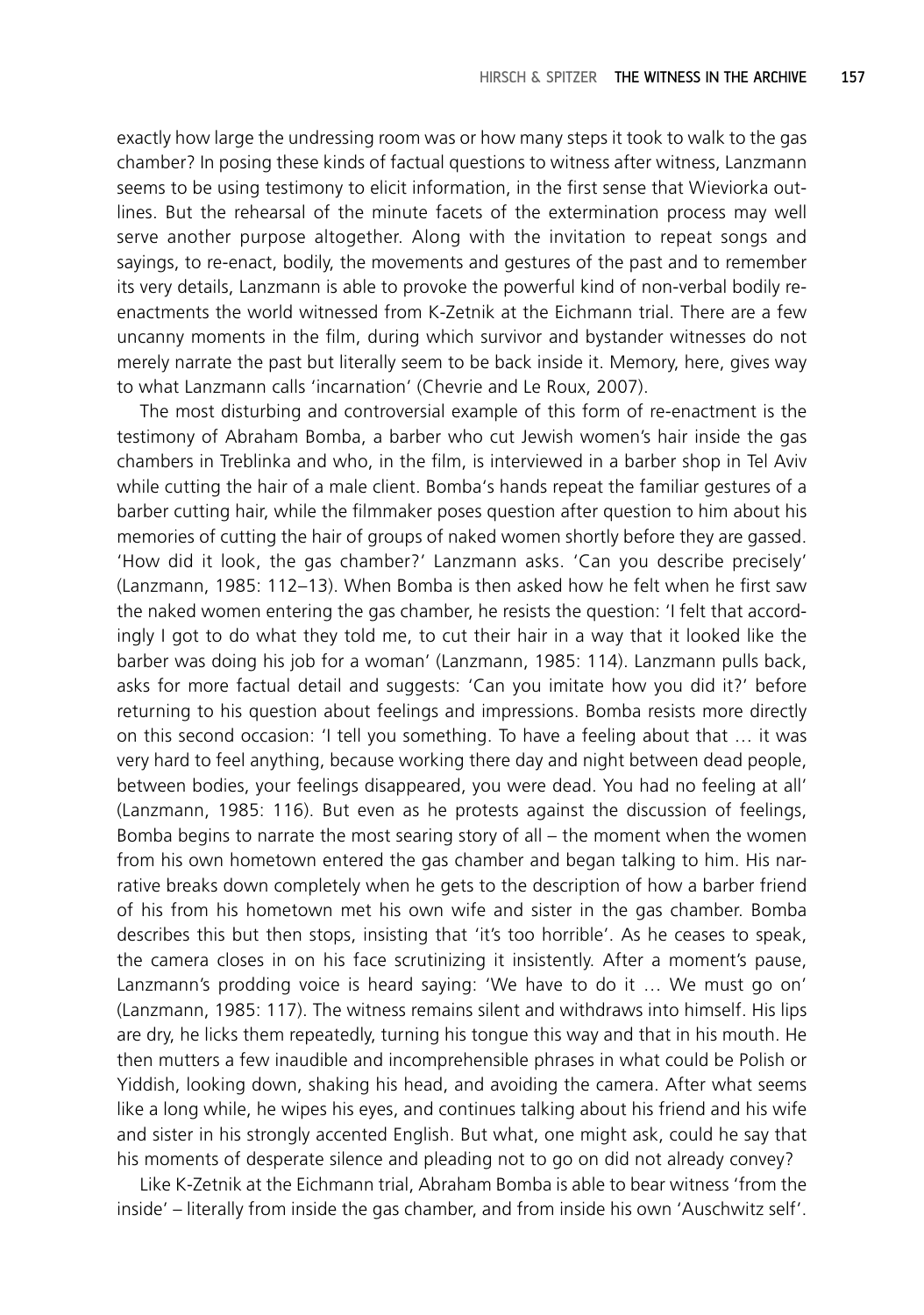But, for him, reaching into the depths of that place means ceasing to speak at all, at least for a few moments. One certainly wonders whether the 'friend' who met his wife and sister was not actually Bomba himself, and whether he can only remember that scene through the protective shields of projection and displacement – in the second person ('you were dead'), or the third ('a friend of mine'). When, in a recent seminar at the Museum of Jewish Heritage in New York, Claude Lanzmann ventured that 'the tears of Bomba are worth gold,' he clarified the values on which his project is based (Lanzmann, 2005). The *ultimate* truth, he implies, the *ultimate* act of witness, comes from inside the gas chamber and from the mute testimony of memory emerging from the body.

Filip Müller, one of the most verbally articulate witnesses in *Shoah* also breaks down and cries precisely at the moment when he tries to describe the people from his own hometown walking into the gas chambers. In despair, Müller decided to join them in death, but the women pushed him back out, demanding that he survive to bear witness. He can *tell* that story in the film, but he can powerfully *transmit* it through his moments of silence and through his hand gestures and tears.<sup>8</sup>

The disjunctions and non-coincidences that are at the heart of traumatic testimony, the location of the essence of Holocaust experience in the bodily wound, and thus in the deep embodied memory of the survivor, have shaped the debates about Holocaust memory and representation in the last decades.<sup>9</sup> They account for a privileging of video testimony as the genre most able to communicate the sense memory of the survivor. Yet, problematically, they may also abstract the moments of muteness and collapse as those that most closely reveal the 'truth' of the event.10 Articulate promoters of video testimony such as Laurence Langer even believe that through the embodied presence of the survivor and the bodily re-enactment of the camp experience, this genre can give us a form of access to an 'unmediated truth' about the Holocaust or to 'the thing itself' (Langer, 1991: 39–76).11 Video testimony includes narrative and bodily re-enactment and its interpreters often focus in greater detail on this latter dimension that written testimony fails to provide. The moments that best illustrate and represent embodied memory tend to be the moments where speech fails and where the distance between past and present seem to collapse. In these moments – moments such as Bomba's speechlessness or K-Zetnik's fainting – the body of the traumatized witness 'from the inside' seems closest to offering access to the unspeakable essence of trauma and its continuity in the present. But, when, in the process of analysis and reflection, we cite and repeat those moments, when we thus abstract them from the context of their appearance, we risk projecting too pervasive a structure of meaning unto them.

In these moments, the oral witness goes mute. We see the way this happens when Bomba's mouth literally runs out of sufficient saliva to go on producing words. Only after a few struggling moments, can Bomba put his 'Auschwitz self' back inside the protective skin of memory to continue his narrative. Our attention is riveted on the muteness and bodily affect. Such concentrated attention to the deep memory lodged in the body and to the unspoken and unspeakable dimensions of traumatic recall, can however, give rise to a troubling implication: that silence and muteness are more telling and forceful than verbal narratives. Muteness and the mute witness have thus acquired the status of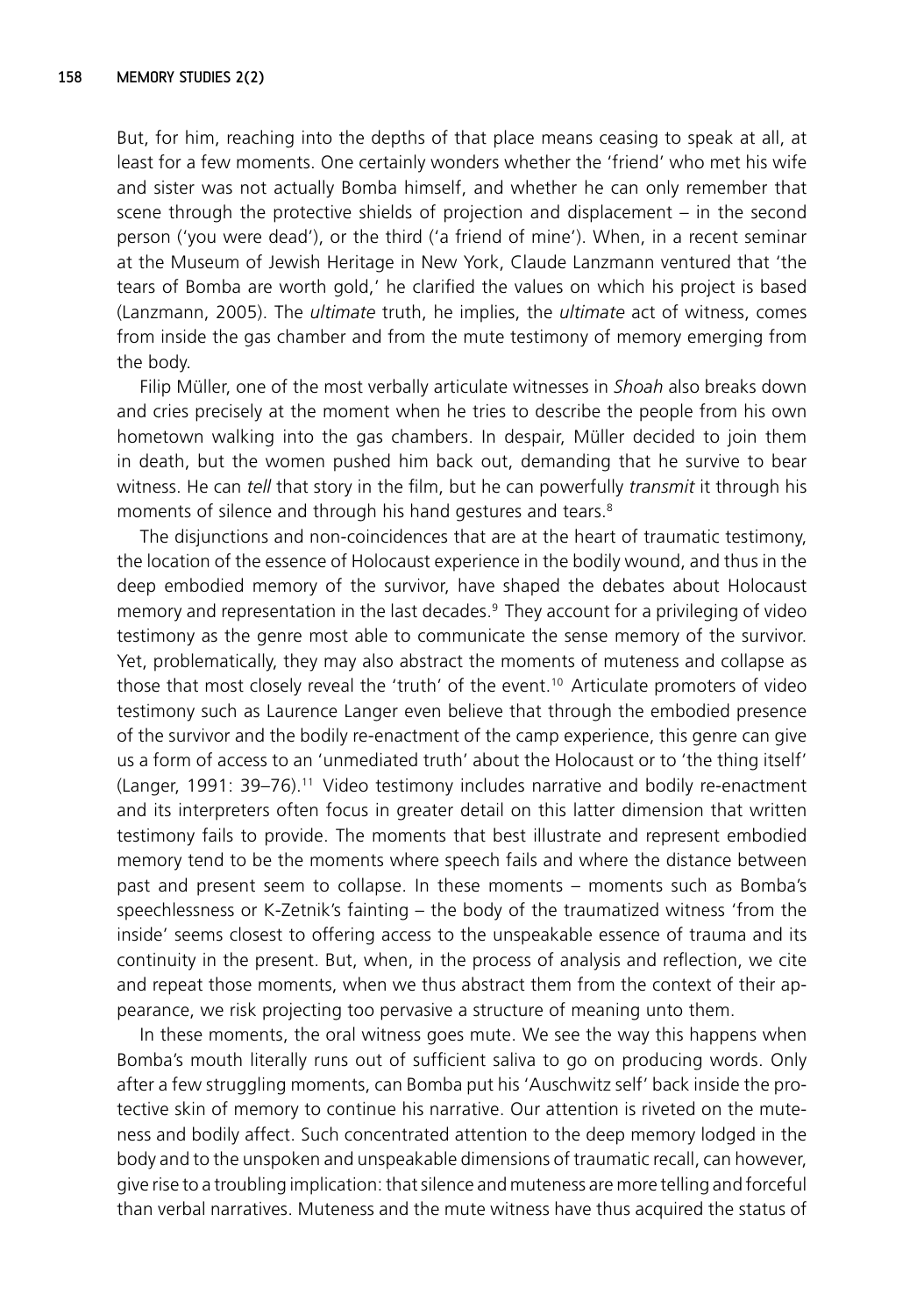the 'true' and 'complete' witness to the Shoah, particularly through the influential, but, we find, deeply problematic argument of Giorgio Agamben in his *Remnants of Auschwitz*. For Agamben, the 'complete' witness, the only one who can give a true sense of what he calls 'Auschwitz' (Agamben refuses the term Holocaust or any other term, using only 'Auschwitz') is the 'Muselmann', who represents humanity at its limits (Agamben, 1999: 41–86).12 In the camp, prisoners designated as 'Muselmänner' were the ones who ceased to be human beings, who gave up and knew that they would die. They are the walking corpses, the living dead, the bearers of 'bare life'. The 'Muselmann' is unbearable to look at, yet he is at the core of the camp, and thus at the core of what Agamben calls 'Auschwitz'. In Agamben's terms, the 'witness' is the remnant, the humanity that could not be destroyed, that survived the annihilation, but that cannot speak.

Agamben's argument is based on his reading of a passage in which Primo Levi, in his essay 'Shame', questions his own authority to bear witness to the reality of Auschwitz and the Nazi genocide:

*My religious friend had told me that I survived so that I could bear witness. … I must repeat: we, the survivors, are not the true witnesses. … We survivors are not only an exiguous but also an anomalous minority: we are those who by their prevarications or abilities or good luck did not touch bottom. Those who did so, those who saw the Gorgon, have not returned to tell about it or have returned mute, but they are the "Muslims", the submerged, the complete witnesses, the ones whose de*position would have a general significance. ... We speak in their stead, by proxy. *(Levi, 1989: 83–84)*

Agamben's hyperbolic reflection stands in contrast to Levi's modest and understated disclaimer.<sup>13</sup> While Levi specifies that the 'true' and 'complete' witness is the one who did not return because he was murdered, or because he was so traumatized as to return mute, Agamben collapses this distinction and concentrates on the broken and speechless figure of the 'Muselmann' as the only authoritative and 'complete witness'. It is this figure that embodies the 'aporia of Auschwitz' and provokes Agamben to work through the irreducible paradox of testimony: 'the one who cannot bear witness is the true witness, the absolute witness' (Agamben, 1999: 150). Who can bear witness for all those who can no longer testify on their own behalf, Primo Levi asks? In the Eichmann trial, the prosecutor stood before the court as the 'mouthpiece' of 'six million prosecutors' whose 'voices could no longer be heard'. Levi speaks 'in their stead, by proxy'. The ranting K-Zetnik was the proxy witness for those who did not survive to tell their tale. But Agamben's remnant is speechlessness itself: there is no proxy.

With the liminal figure of the mute, desubjectified, witness who can only testify outside language we reach not only the limit of the human, but also the limit of the historical and legal archive.<sup>14</sup> Mute testimony, deep embodied memory, is not verifiable.<sup>15</sup> It exceeds the boundaries of documents, records and other conventional forms of evidence. It shifts the transmission and knowledge of the past onto an entirely different register. Here, indeed, we reach what Agamben calls the 'aporia of Auschwitz', or the 'non-coincidence between facts and truth, between verification and comprehension' (Agamben, 1999: 12).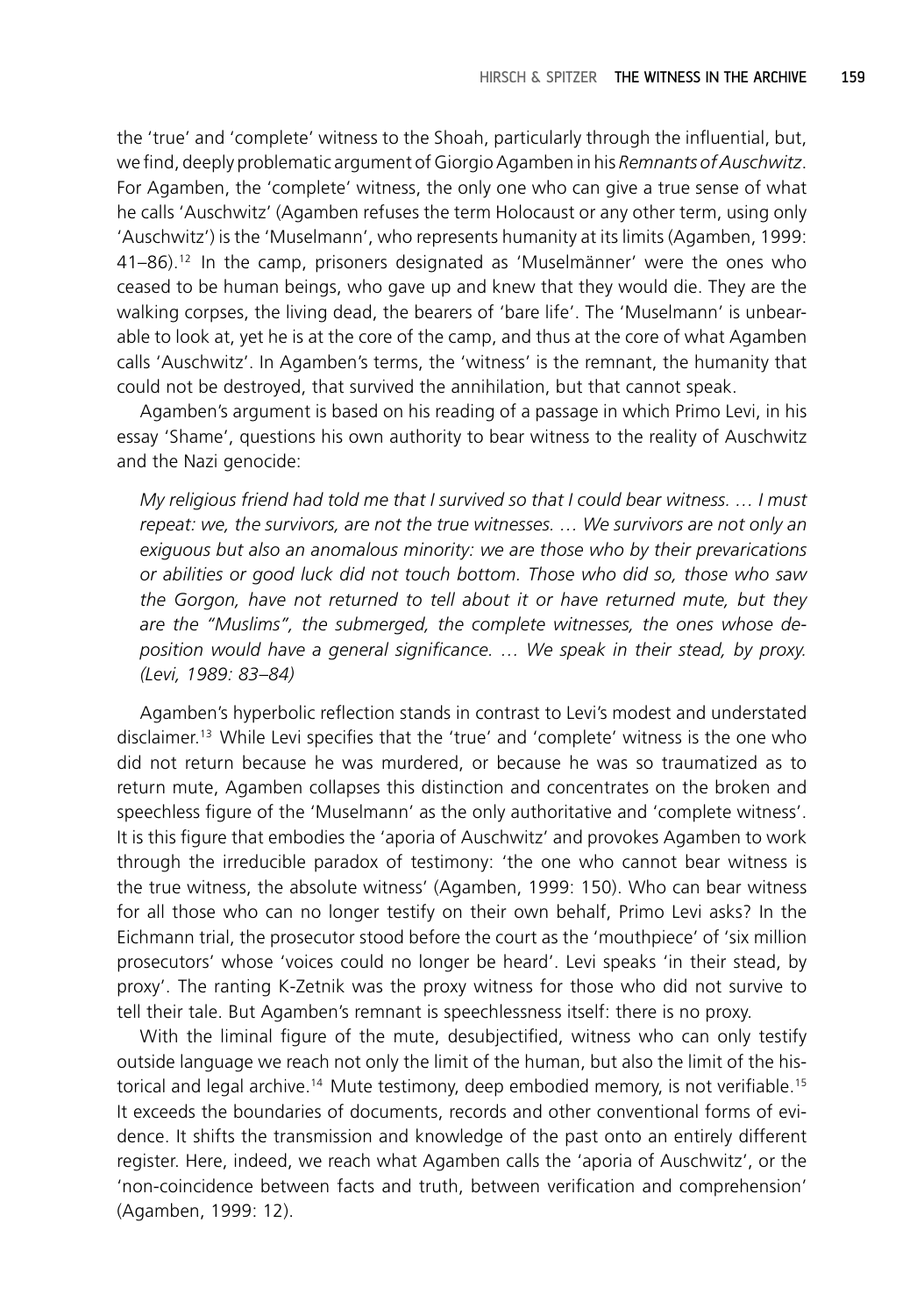## TRUTH AND TRUTHFULNESS

'Aujourd'hui, je ne suis pas sûre que ce que j'ai écrit soit vrai. Je suis sûre que c'est véridique', writes Charlotte Delbo in the epigram to *Aucun de nous ne reviendra* ('None of Us Will Return'), the first part of her memoir, *Auschwitz et après* (Auschwitz and *After*) (Delbo, 1995). It is a phrase she will repeat and use again in another work, *La Mémoire et les jours* (*Days and Memory*). But her English translator, Rosette Lamont, translates the sentence differently in the two volumes: 'Today, I am not sure that what I wrote is true. I am certain it is truthful' ('None of Us Will Return') and 'This is why I say today that while knowing perfectly well that it corresponds to the facts, I no longer know if it is real' (*Days and Memory*). In 'None of Us Will Return', Delbo's sectional title situates her testimonial account into a contradictory temporality and reality. The future tense suggests that it is written 'from the inside' where return indeed would have seemed impossible. The 'none' and the 'us' place the first person voice of the witness both under erasure and into a larger community of witnesses. Perhaps, she implies, none of them did, in fact, return and the present voice of testimony does not correspond to the past persona of the camp inmate, and even less so, to her pre-war self. With her epigram, Delbo, now firmly situated in the present of retrospection ('today'), profoundly qualifies the 'truth' of her utterance. But how? What is the difference between 'vrai' and 'véridique', or, in Lamont's translation, 'truth' and 'truthfulness?' On the one hand, Delbo could be saying that today, in the space of the 'after' (*Auschwitz and After*), she no longer recalls the exact facts, but that she is certain she is conveying a deeper truth about her camp experience, its essence, its deep memory. Lamont's first translation, distinguishing between truth and truthfulness, seems to support this meaning. On the other hand, Delbo may be saying the opposite, as the second translation suggests: today, she can convey the factual truth of her experience ('véridique') but, having encased Auschwitz in its protective skin, and being in the 'after,' she no longer can or wants to access the deep memory, the affective and traumatic reality of the past.

Delbo's ambiguity underscores the complicated status of truth that emerges from the focus on the figure of the survivor-witness 'from the inside.' When Hannah Arendt voices her impatience with the witnesses at the Eichmann trial, she questions their ability to distinguish, many years later, between things they might themselves have experienced and things they would have read or heard from others. In a court of law these factual distinctions are crucial ones. But they are also crucial to historians. Searching for 'historical truth' in oral testimony – factual accuracy that can be corroborated and not dismissed or denied – these historians are suspicious of testimonial narratives, of 'soft' evidence constructed in individual acts of recall.

Addressing the historical validity of testimonial rendering, the psychoanalyst Donald Spence has clarified a difference between what he has called 'narrative' truth and 'historical' or factual truth. 'Narrative truth' derives from an act of memory and is shaped by circumstances in the present moment in which it is remembered:

*[it]* can be defined as the criterion we use to decide when a certain experience has *been captured to our satisfaction; it depends on continuity and closure and the*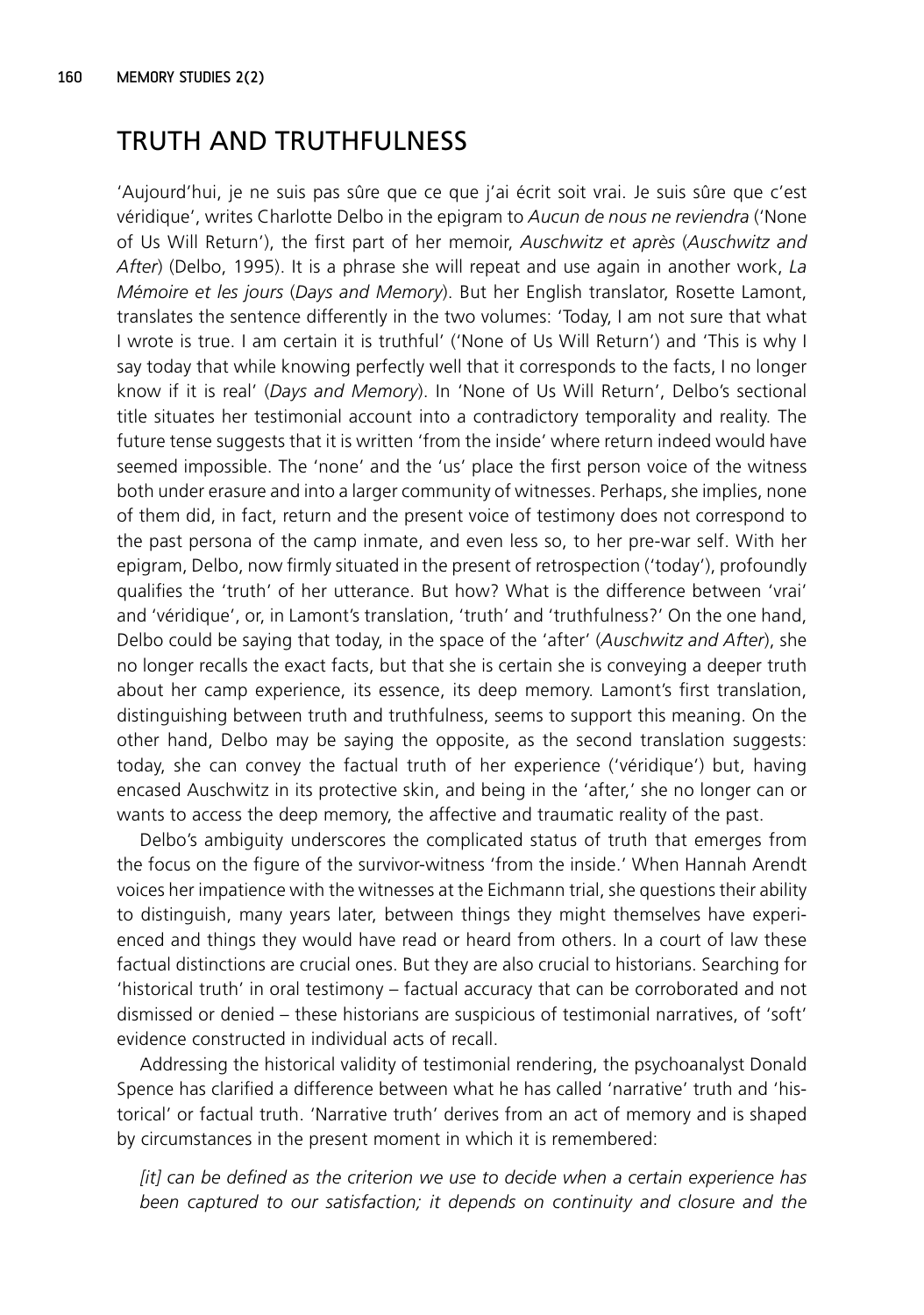extent to which the fit of the pieces takes on an aesthetic finality. Narrative truth is *what we have in mind when we say that … a given explanation carries conviction. … (Spence, 1982: 31)*

In contrast, 'historical truth' is time-bound and is dedicated to the strict observance of correspondence rules; our aim is to come as close as possible to what 'really' happened:

*[W]e must have some assurance that the pieces being fitted into the puzzle also belong to a certain time and place and that this belonging can be corroborated in some systematic manner. (Spence, 1982: 32)*

This disjunction is sometimes described as defining the difference between 'history' and 'memory' and the conflicts in Holocaust Studies between some historians, on the one hand, and psychoanalysts, literary and cultural scholars, on the other.<sup>16</sup> But the testimony of the survivor-witness 'from the inside' may exceed this distinction altogether. Not only may it get the facts wrong, but it can also resist a coherent story in which the pieces fit together and come to closure. It thus posits the question: is there a form of truth that is neither 'narrative' nor 'historical?'

Dori Laub's example of this excess has become iconic in discussions of truth and witnessing. Laub cites the testimony of a woman who witnessed the failed uprising by Auschwitz prisoners in October, 1944. At one moment in her account, he notes, the distance between past and present disappears: 'She was fully there. "All of a sudden," she said, 'we saw four chimneys going up in flames, exploding. The flames shot into the sky, people were running. It was unbelievable"' (Felman and Laub, 1992: 59).17 Laub then outlines the debate between historians and psychoanalysts watching the woman's testimony at a conference. The historians dismissed it for its inaccuracy: they stressed that only one chimney was blown up during the Auschwitz uprising and that her mistake invalidated her account of events. But the psychoanalyst who had interviewed the woman, Dori Laub himself, suggested that she was testifying to a different form of truth altogether:

*not to the number of chimneys blown up, but to something else, more radical, more crucial: the reality of an unimaginable occurrence. … The event itself was almost inconceivable. The woman testified to an event that broke the all compelling frame of Auschwitz, where Jewish armed revolts just did not happen and had no place. She*  testified to the breakage of a framework. (Felman and Laub, 1992: 60)<sup>18</sup>

With the centrality of the survivor-witness in the discourses on Holocaust memory, many historians have come to appreciate not only the compelling nature of 'narrative truth', but also this dimension that emerges in Laub's example. Laub's notion of 'truth' stresses aspects of historical experience that are affective, subjective, submerged, even silent – feelings, perceptions, apprehensions, misapprehensions and 'deep memories' that (certainly in the case of the Holocaust) are impacted by trauma. Unlike the positivist historians quoted by Laub, many historians, oral historians of the Holocaust, in particular, have found that testimonies, such as the factually inaccurate account of the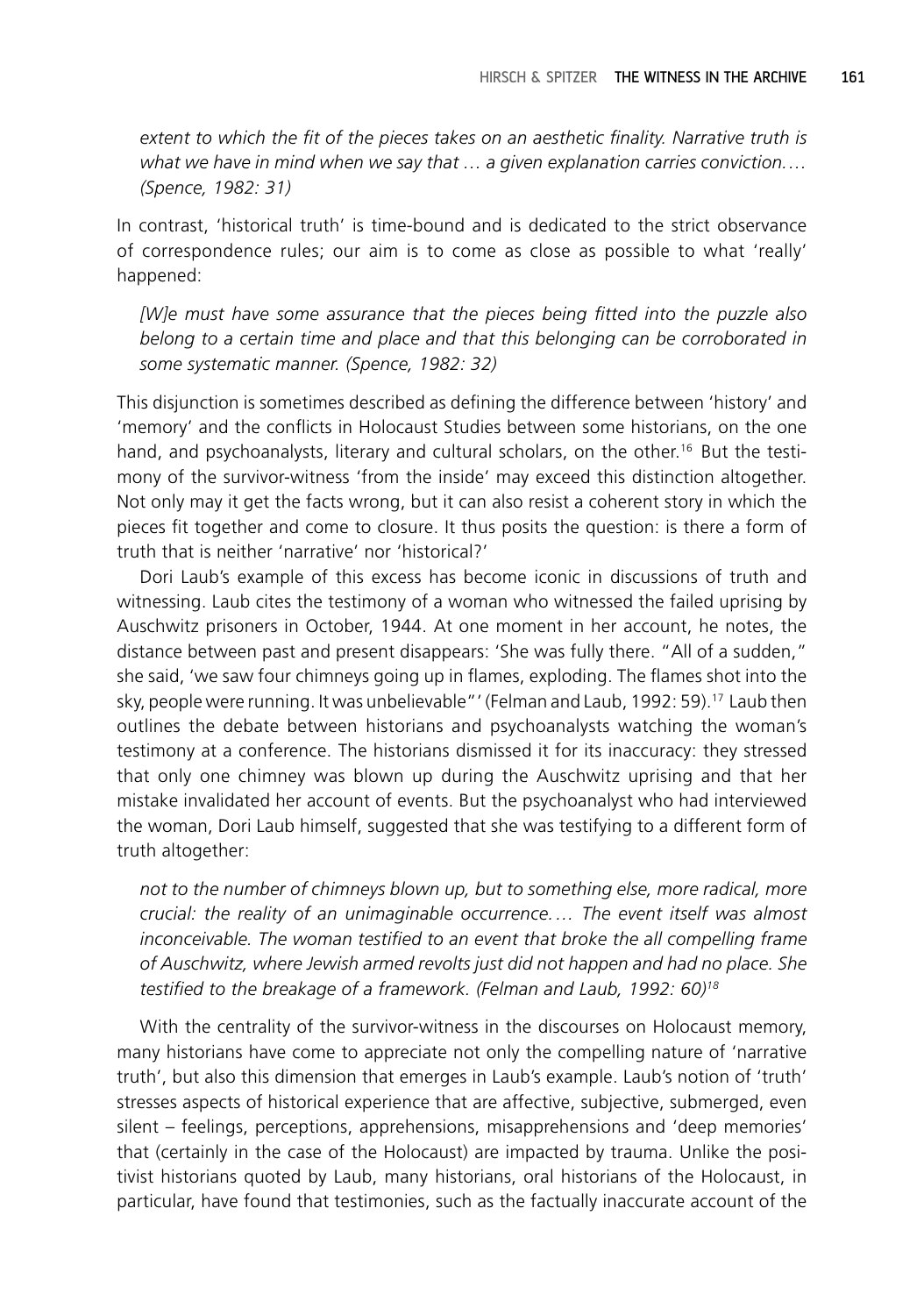witness interviewed by Laub, can tell them more about the *meaning* of an event, and about the process of its recall in the present, than about the event itself. Indeed, they are aware of the emotional dynamics of traumatic recall and forgetting, and to the dialogic nature of oral history – of the listener's or interviewer's impact on the telling.19 In taking into account an affective dimension and the meaning of an event for the teller herself, historians are expanding the notion of truth and are coming to a deeper, more encompassing historical understanding of what we might now think of as an embodied form of 'truthfulness'. The challenge that such historians still face, of course, is how to defend this enlarged notion of truth, without opening the door to revisionism and denial.

## LISTENING AND TRANSMISSION

The argument between the psychoanalyst and the historians in Laub's account is an argument about listening to the survivor-witness 'from the inside'. The historians know too much, Laub suggests, and their knowledge (of the number of chimneys that blew up, for example, of the betrayal by the Polish underground, or of the squashing of the rebellion and the gassing of the resistance) blocks their willingness to listen to what, beyond the factual, the woman's testimony might have transmitted to them. The psychoanalyst, on the other hand, does not let his own historical knowledge interfere with the act of listening. He is trained to perceive that the witness does more than to give information about the past, however accurate or inaccurate. The witness 'from the inside' relives the experience and the good listener has to be there with her as she is doing so. The woman Laub interviewed, returned to the implausible moment of resistance and thus, in Laub's elaboration, 'a dazzling, brilliant moment from the past swept through the frozen stillness of the muted, grave-like landscape with dashing meteoric speed, exploding it into a shower of sights and sounds' (Felman and Laub, 1992: 59). In Laub's vivid terms, the woman's testimony enabled the gates of Auschwitz to open again and to allow her listeners in to witness the improbable moment of rebellion, the 'breakage of the frame, that her very testimony was now reenacting' (Felman and Laub, 1992: 63). In other words, Laub suggests that the woman communicates a more essential truth beyond the limits of her words to the one who knows how to listen psychoanalytically: the truth of her enunciation lies in the affect she projects and provokes in her listeners.20

Laub has written eloquently about the responsibilities of listening to oral testimony. In response to Primo Levi's recurring nightmare in Auschwitz in which Levi returns home and tries to tell his story, only to have his sister and other listeners get up from the table and leave, Laub writes: 'if one talks about the trauma without being truly heard or truly listened to, the telling might itself be lived as a return of the trauma – *a re-experiencing of the event itself*' (Felman & Laub, 1992: 67). 'True' hearing, 'true' listening is then, by implication, a listening for the emotional affective embodied truth of the witness's story. This *psychoanalytic* listening places the listener themselves at risk: 'there is a need for a tremendous libidinal investment in those interview situations. … Testimony is the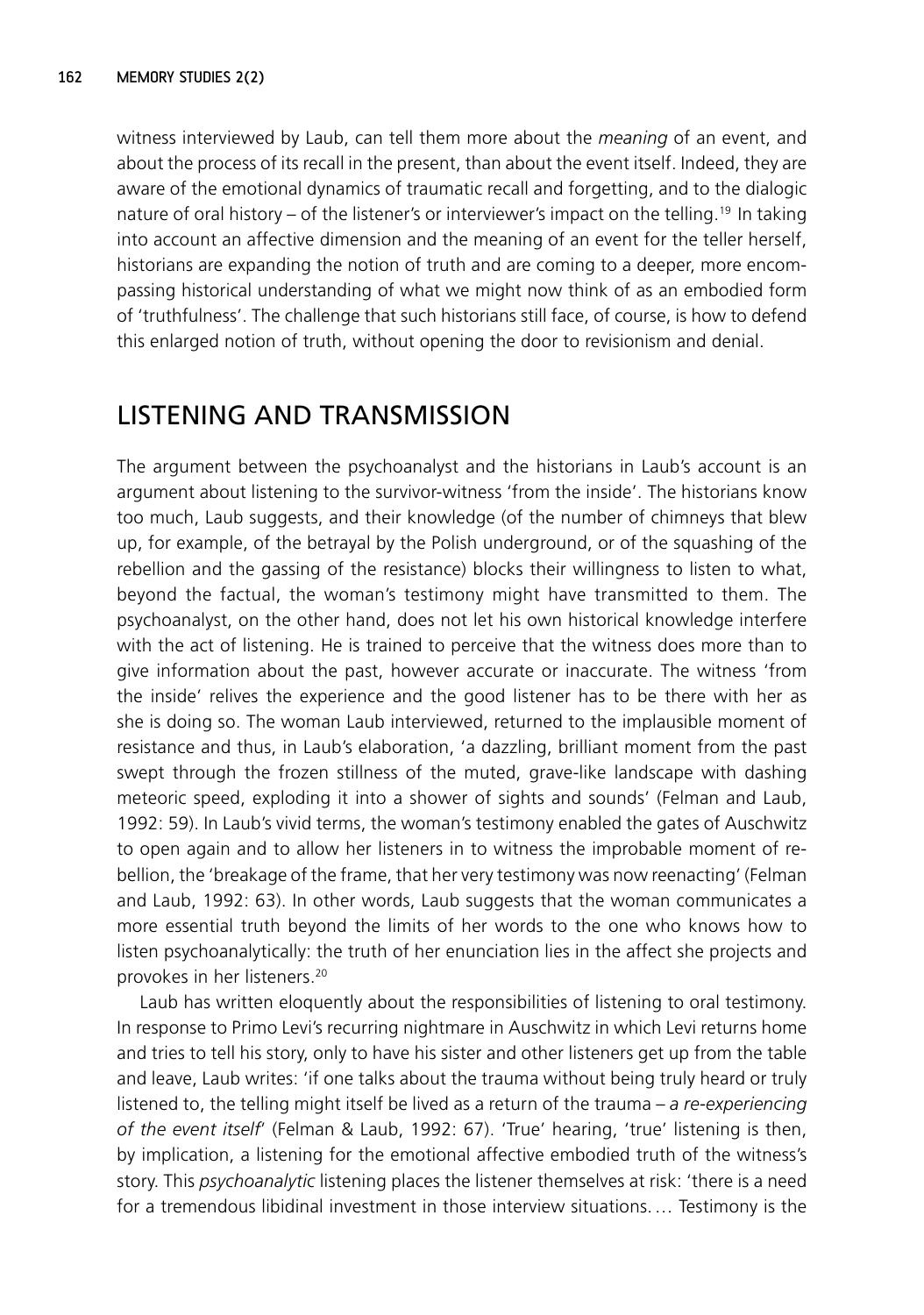narrative's address to hearing; for only when the survivor knows he is being heard will he stop to hear – and listen to – himself' (Felman & Laub, 1992: 70–1).

In becoming a privileged genre promising access to the embodied memory of the survivor-witness, oral and video testimony have redefined the act of listening as 'secondary witnessing' and have placed enormous burdens on the interviewer. Video testimonies show that memory and testimony are acts in the present, not present accounts of the past. They show how memory enters language, and how it changes in the process. They show how an event lives on, how it acquires, keeps and changes its meaning and its legacy. They show how the witness changes in the process of telling, or re-living. Listeners must hear silence, absence, hesitation and resistance. They must look and listen, comparing bodily with verbal messages. They must allow the testimony to move, haunt and endanger them; they must allow it to inhabit them, without appropriating or owning it. Theorists of testimony have spent a good deal of effort to define the fine line between good listening and appropriation.<sup>21</sup>

But there is more. Geoffrey Hartman and Dori Laub have argued that if the victim has been dehumanized by the camp experience, has lost the 'you' who enables the 'I' to speak, those who listen to witness testimony have the capacity to restore the victim's humanity and identity. While empathic listening can actually be therapeutic, therefore, 'bad listening' – listening that does not take on the responsibility of providing the 'you' necessary to restoring the 'I' – can re-traumatize the witness. Some of our previous examples seem to corroborate this warning: K-Zetnik fainted and went into a coma when the judge interrupted his account and tried to ask specific questions. Abraham Bomba is retraumatized before our eyes when Lanzmann asks him about his feelings and enjoins him to go into the part of the story Bomba had so carefully encased in a protective shield. For both these listeners, testimony served a purpose beyond the healing of the witness. And both, paradoxically, provoke an enactment of trauma – a mute witnessing – that succeeds in transmitting some quality of the 'inside'. For more distant spectators and listeners, therapeutic listening and the powerful transmission of affect and body memory seem to be at odds.

But what, in fact, *is* being transmitted in those moments of fainting, muteness or collapse? What does it mean to say that in fainting K-Zetnik said it all? That Bomba's tears are 'worth gold?' What narratives, what memories, does the figure of the survivorwitness from the inside support, and what are the stakes of these narratives? We would suggest that the moments of mute or traumatized witness that have become so paradigmatic in recent discussion are so open to interpretation and projection that, outside the narrow framework of the psychoanalytic encounter, they preclude therapeutic restorative listening in favor of ascription and appropriation.

## UNIQUENESS AND COMPARABILITY IN GLOBAL TIME

This conclusion leads us back to the point where we began, Hannah Arendt's critique of the Eichmann trial and her misgivings about witness testimony. But we want to consider another aspect of her argument – her belief that Eichmann should not have been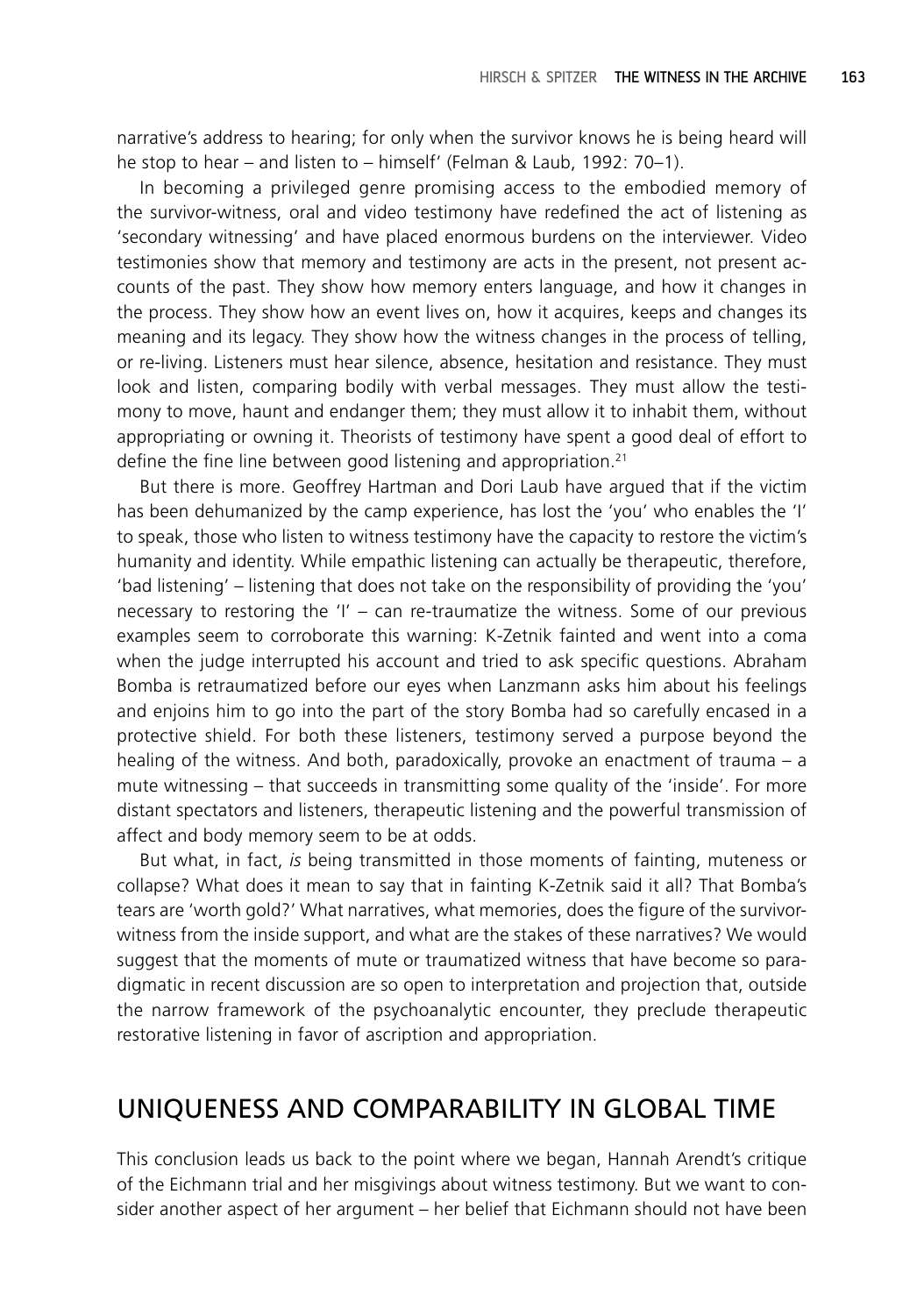tried in Israel but before an international court; that his crimes were committed *against humanity* and not merely against *the Jewish people*. The focus on anti-Semitism and the endless repetition of crimes against Jews throughout history, she argues, relativizes and detracts from Eichmann's particular and unprecedented crimes. Felman considers Arendt's view jurisprudentially conservative. But, from our post-Rwanda, post-Balkan, mid-Darfur perspective, is not Arendt's call for a permanent international criminal court, and for an understanding of genocide as a crime against humanity, remarkably prescient and progressive (Arendt, 1994: 261–79)?22

Arendt's position anticipates two key perspectives in Holocaust Studies: one viewing the Holocaust as the worst act of anti-Semitism, and therefore principally as a crime against the Jews; the other as the worst act of racism, and, as such, as a crime against humanity. In this regard, the testimony of victims, especially as manifested in speechlessness/muteness and in bodily projection, can lend itself to interpretations that directly or indirectly support one or the other of these viewpoints. The figure of the muted, traumatized survivor – the 'Musselman', Ka-Zetnik, or Bomba, for example – largely communicating through affect and not words, can become a screen on which the listener/interpreter can project various meanings. Witness testimony from the inside can thus be appropriated and used to undergird the image of Jewish extreme victimization that fuels nationalist and identity politics. Indeed, as Arendt observes regarding the Eichmann trial, Holocaust memory, through spoken and unspoken witness testimony, served to enhance the process of nation-building in the new Israeli state. It was employed to present a Zionist narrative before a 'hostile world' and to collectivize Jewish identity.<sup>23</sup> If, in this memory discourse, the Holocaust appears as unique and incomparable, it is not by way of a historical argument that points out its unprecedented elements, but on an affective level that contemplates and 'co-owns' the immeasurable suffering of its Jewish victims. Calling attention to the increasing currency of the unspeakability trope is thus to lift Holocaust memory out of this new discourse of uniqueness.<sup>24</sup>

Certainly Holocaust memory may also serve a different purpose in our age of globalization. As Daniel Levy and Natan Sznaider have written, perhaps too optimistically, it may 'provide the foundations for a new cosmopolitan memory… transcending ethnic and national boundaries' (Levy and Sznaider, 2006: 4). Shifting focus from the national to the cosmopolitan, and rejecting the claim, largely implicit in Pierre Nora's influential work *Les Lieux de mémoire* (*Realms of Memory*) (Nora, 2006), that the nation state is the 'sole possible (and imaginable) source for the articulation of authentic collective memories', they argue that representations of the Holocaust can impart 'authentic feelings' and 'collective memory' on a global level (Levy and Sznaider, 2006: 32). Memories of the Holocaust – or of representations of this event in spoken and unspoken testimony – can thus 'facilitate the formation of transnational memory cultures, which in turn, have the potential to become the cultural foundation for global human rights politics' (Levy and Sznaider, 2006: 4). In so doing, Levy and Sznaider write:

*the cosmopolitanization of Holocaust memory does not imply some progressive universalism subject to a unified interpretation. The Holocaust does not become one totalizing signifier containing the same meaning for everyone. Rather its meanings*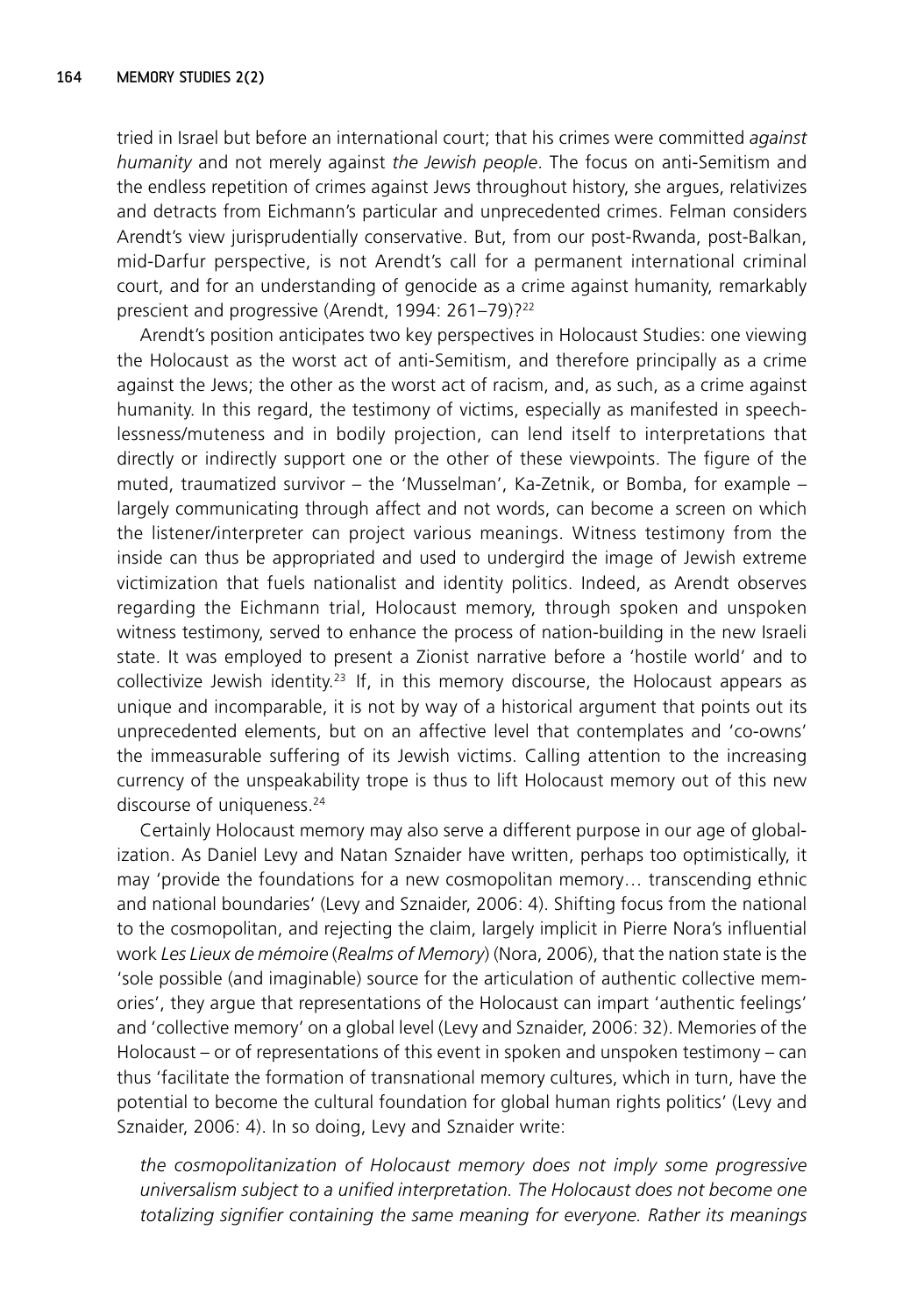*evolve from the encounter of global interpretations and local sensibilities. The cosmopolitanization of Holocaust memories thus involves the formation of nation*specific and nation-transcending commonalities. (Levy and Sznaider, 2006: 11, 12)

Muteness in the aftermath of trauma, the affect that emerges through testimony – these are the human elements of survival that can become the links between the diverse catastrophes of our time. And yet, as we have seen, powerful affect may also lend itself to hyperbolic discourses. A cosmopolitan memory of the Holocaust, we would suggest, incorporating the responsibility of perpetrators, the complicity of bystanders and the willingness of their descendants to claim the legacy of a traumatic past, could interrupt such usage victim suffering. Expanding Holocaust memory and decontextualizing it from its European specificity – turning the Holocaust into a holocaust, as Levy and Sznaider propose, moreover – can thus only be achieved if the uniqueness and exceptionalism attributed to its victim suffering for nationalist ends is abandoned and the field of memory is broadened to include other victims, other perpetrators and other bystanders involved in acts of mass violence and persecution. Such an expansion does not in any sense aim to diminish or relativize the experiences and suffering of European Holocaust survivors, or to detract from the vast evidentiary and moral contribution their spoken as well as muted and bodily testimony has provided and continues to provide for us. On the contrary, its goal would be to incorporate these memories into an enlarged global arena, making room for additional, local, regional, national and transnational, testimonies about slavery, colonialism, genocide and subordination. These diverse scenes of memory and testimony, and their role in activist and legal struggles for remembrance, recognition, restitution and justice – in South Africa, Rwanda, the Hague, Argentina, Chile and Guatemala, for example – offer a political urgency for memory and testimony that reflect back to Holocaust remembrance and inscribe it into today's global language of human rights. It is here that we can find the influence of transnational Memory Studies on Holocaust Studies.

Such a broadened, universalized, archive of memory, consisting of witness testimony and other primary and secondary sources, may then indeed permit us to apply the futureoriented lessons that many have derived from the Holocaust more globally. Truly responding to the ethical provocation that witness testimony has transmitted and conveyed across generations and political boundaries would then entail our determined and collective efforts to prevent or to stop genocide and ethnic cleansing from being committed yet again.

#### Acknowledgements

This article was written following an invitation from Susannah Radstone and Bill Schwarz to contribute to their forthcoming volume *Mapping Memory*. We thank them for the invitation, their editorial suggestions, and the challenging question they posed to us: What has Holocaust Studies brought to Memory Studies and how, conversely, has Memory Studies inflected Holocaust Studies? We are also grateful to members of the Columbia Cultural Memory Colloquium and the Seminar on the Age of the Witness at CUNY Graduate Center for their excellent suggestions on earlier versions of this article.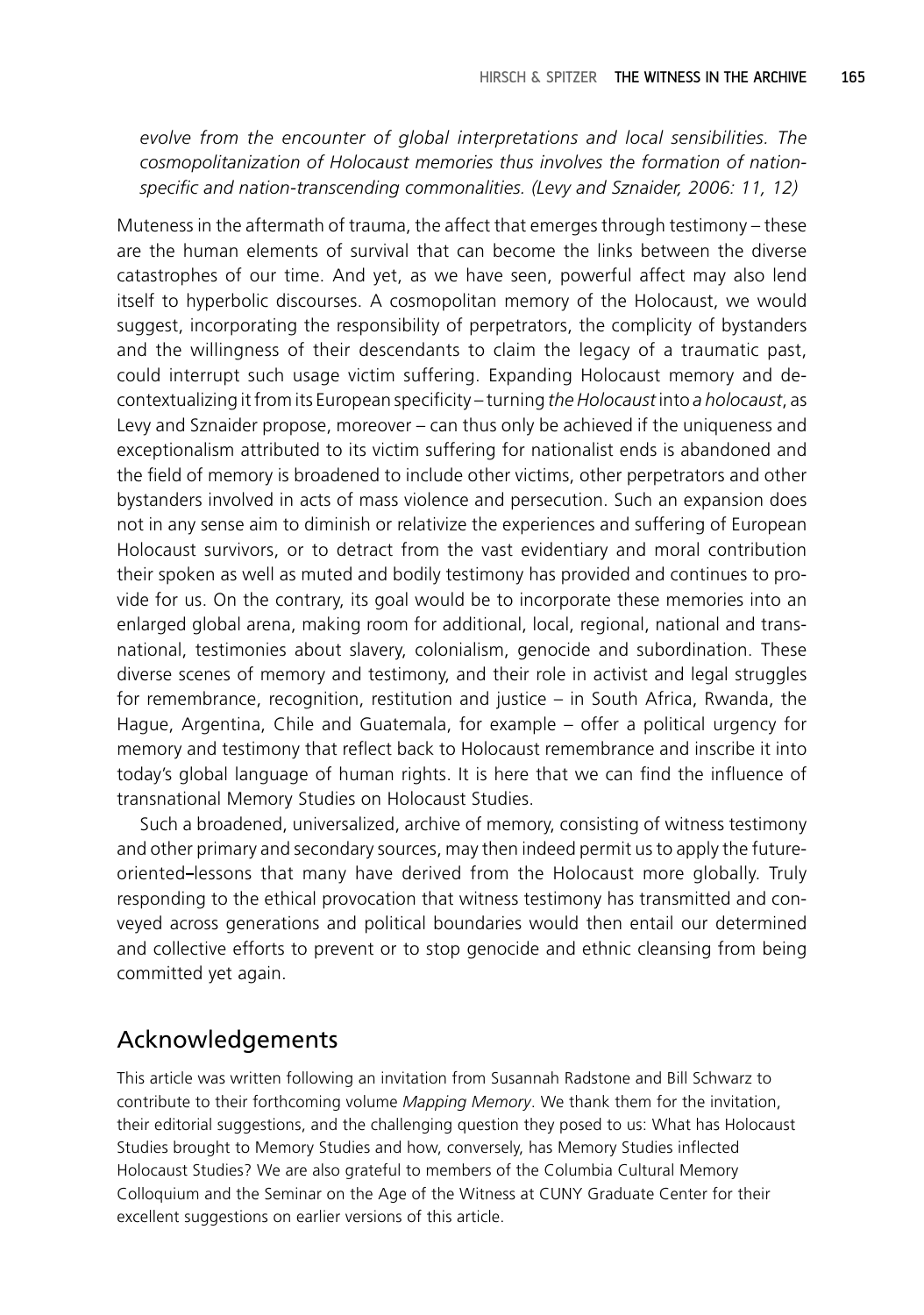### **Notes**

- **1** As the author, with Dori Laub, of *Testimony: Crises of Witnessing in Literature, Psychoanalysis, and History* (1992), Felman has been a primary voice in defining what Annette Wieviorka has called 'the era of witness'. See Wieviorka (1998, 2006).
- **2** Among other possible trajectories we could have chosen are: visuality and especially photography as privileged media of memory; the acute interest in museums and memorials as media of history and memory; and the challenges of intergenerational transmission of traumatic histories, or what we have termed 'postmemory'. Each of these trajectories would have led us to explore the connections between Holocaust Studies and the larger field of memory. Certainly a key factor motivating our choice of testimony as the topic to pursue is its important role in the new truth commissions that have increasingly come to serve as vehicles of transitional justice in the aftermath of catastrophe on a global scale a related argument about Holocaust testimony see LaCapra, 2009, Chapter 3.
- **3** In *Remnants of Auschwitz* (1999), Agamben distinguishes between two kind of witnesses, one emerging from the Latin notion of *testis* (based on the third party, *terstis*), is one who observes but does not live through the event; the other, the *superstes*, is the one who has lived through something and bears witness to it. Our discussion of witnessing in this article concerns the *superstes*, the survivor-witness.
- **4** Felman objects to Susan Sontag's provocative reference to the Eichmann trial as 'the most interesting and moving work of art of the past ten years', arguing: 'There is at least one crucial difference between an event of law and an event of art ...: a work of art cannot sentence to death. A trial, unlike art, is grounded in the sanctioned legal violence it has the power (and sometimes the duty) to enact.' For Sontag's reference see her 'Reflections on the Deputy' (Sontag, 1964: 118).
- **5** See also *The Era of Witness* (Wieviorka, 2006).
- **6** See also the distinction between 'bearing witness' and 'giving testimony' made by Michael Bernard-Donals and Richard Glejzer (2001).
- **7** For a provocative discussion of the structure of the 'I' testifying to Holocaust trauma, see Thomas Trezise (2001: 57ff). See especially his discussion of Charlotte Delbo 's paradoxical statement, 'I died in Auschwitz *but no one knows it*,*'* (2001: 59).
- **8** See Patricia Yaeger on the disjunction between speech and the body in testimony in her 'Testimony without Intimacy' (2006: 416–22).
- **9** As Sidra deKoven Ezrahi has written in 'Representing Auschwitz', (1996–97) these debates revolve around questions of authority and authenticity. In the dominant desire to get as close as possible to the heart of the abyss, the 'black hole' of Auschwitz, certain voices, certain sites and certain genres have gained greater authority over others. In what Ezrahi terms the 'static or absolutist' approach to representing the Holocaust, as opposed to a more 'dynamic or relativist' one, the Holocaust is conceptualized as a series of concentric circles with Auschwitz and the gas chamber – unreachable, immobile and ultimately incomprehensible – at the center.
- **10** In contrast, witnesses invariably apologize for breaking down during their testimony. Most try hard to maintain composure, to tell stories, provide information and, indeed, 'truth'.
- **11** Bernard-Donals and Glejzer (2001) echo this formulation.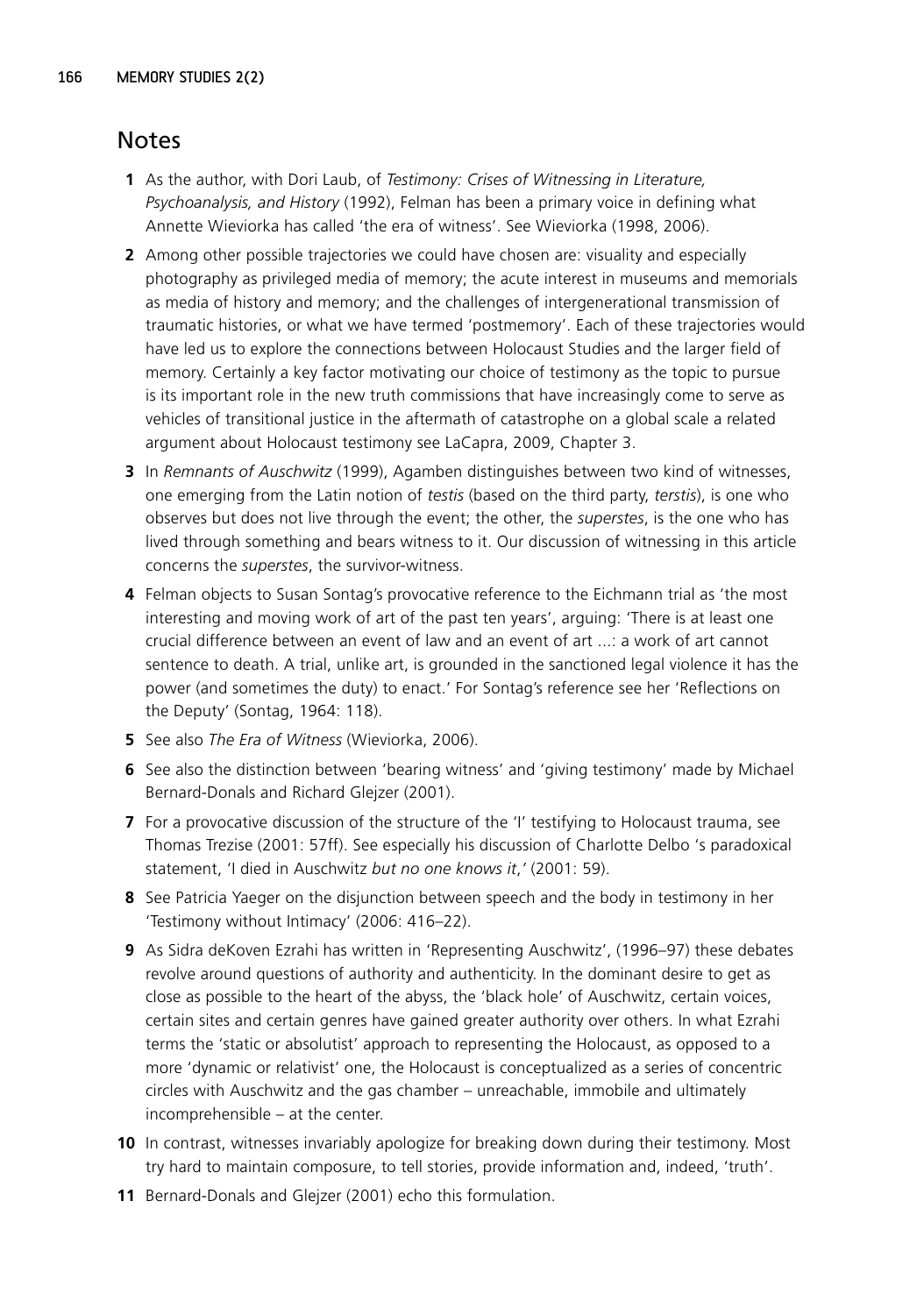- **12** For a critical discussion of the term 'Muselmann' in Agamben, see Gil Anidjar (2003: 140–9).
- **13** See Dominick LaCapra (2004: 160–7; 144–94) for a critique of Agamben's 'Muselmann' argument and a more encompassing critique of *Remnants of Auschwitz*. Also see the critique by Claudine Kahan and Philippe Mesnard (2001).
- **14** For Agamben the notion of archive needs to be redefined to accommodate the 'unsayable' (1999: 144).
- **15** See Derrida's distinction between 'bearing witness' and 'proof' in 'The Poetics and Politics of Witnessing' (2005: 75).
- **16** For an example of this conflict see the chapter 'Narrative Desire: The "Aubrac Affair" and National Memory of the French Resistance' in Susan Rubin Suleiman (2006: 46–61).
- **17** In a recent critical reading of Laub's essay, Thomas Trezise cites the actual testimony and, in his response, Laub concurs with the quote: 'The men, we saw the gates, yes, the gates open, men running from there and the four crematoria at one time blew up.' See Thomas Trezise, (2008: 39). Also see Dori Laub's response in the same journal (forthcoming).
- **18** As Janet Walker comments on this testimony and its interpretation: 'Laub's unconventional point is that the register of reality testified to here is not just empirical but abstract. Mistaken memories also testify, here to the 'breakage of the frame' (Walker, 2003: 108–9).
- **19** In this regard, see especially the work of James Young on 'received history' (2002) and of Dominick LaCapra on 'transference' (1994).
- **20** In his critical analysis of Laub's debate with the historians, Thomas Trezise (2008) takes him to task precisely for his reliance on the lens of clinical psychotherapy, which leads him to 'selective listening', 'imagination', 'exaggeration', and 'mythmaking'. After watching three testimonies on which Laub's analysis might have been based, Trezise finds that none of them project the extreme change of affect highligted in Laub's interpretation. In his response, Laub claims the psychoanalytic process of counter-transference that emerges in the 'intimate dialogue' of testimony and thus his own counter-transferential responses and recollections as a form of interpretive *evidence*. These led him, in this case, to 'replac[e] the manifest text (of the testimony) with its latent meaning' (Laub, forthcoming). Laub thus insists on testimony as a psychoanalytic encounter, whereas Trezise sees testimony as a 'generic hybrid' that 'requires for its reception a plurality of interpretive frameworks' (2008: 31).
- **21** See Dominick LaCapra's useful discussion of 'empathic unsettlement,' as opposed to 'surrogate victimhood' (1994, 1998). Also see Kaja Silverman's (1996) distinction between 'idiopathic' and 'heteropathic' identification, and Marianne Hirsch (1999) on postmemory as a non-appropriative form of identification
- **22** For her elaboration of this call, see Arendt (1994: 261–279).
- **23** 'It is necessary that our youth remember what happened to the Jewish people. We want them to know the most tragic facts in our history': Arendt quotes the Israeli David Ben Gurion's comment about the function of the Eichmann trial (Arendt, 1994: 10).
- **24** See Michael Rothberg's recent work on 'multidirectional memory' (2004, 2006) and his forthcoming book *Multidirectional Memory: Remembering the Holocaust in the Age of Decolonization*. See also, recent work on how the invocation of a transnational Holocaust memory can serve as a screen memory in local scenes of catastrophe, for example, Neil Levi, (2007).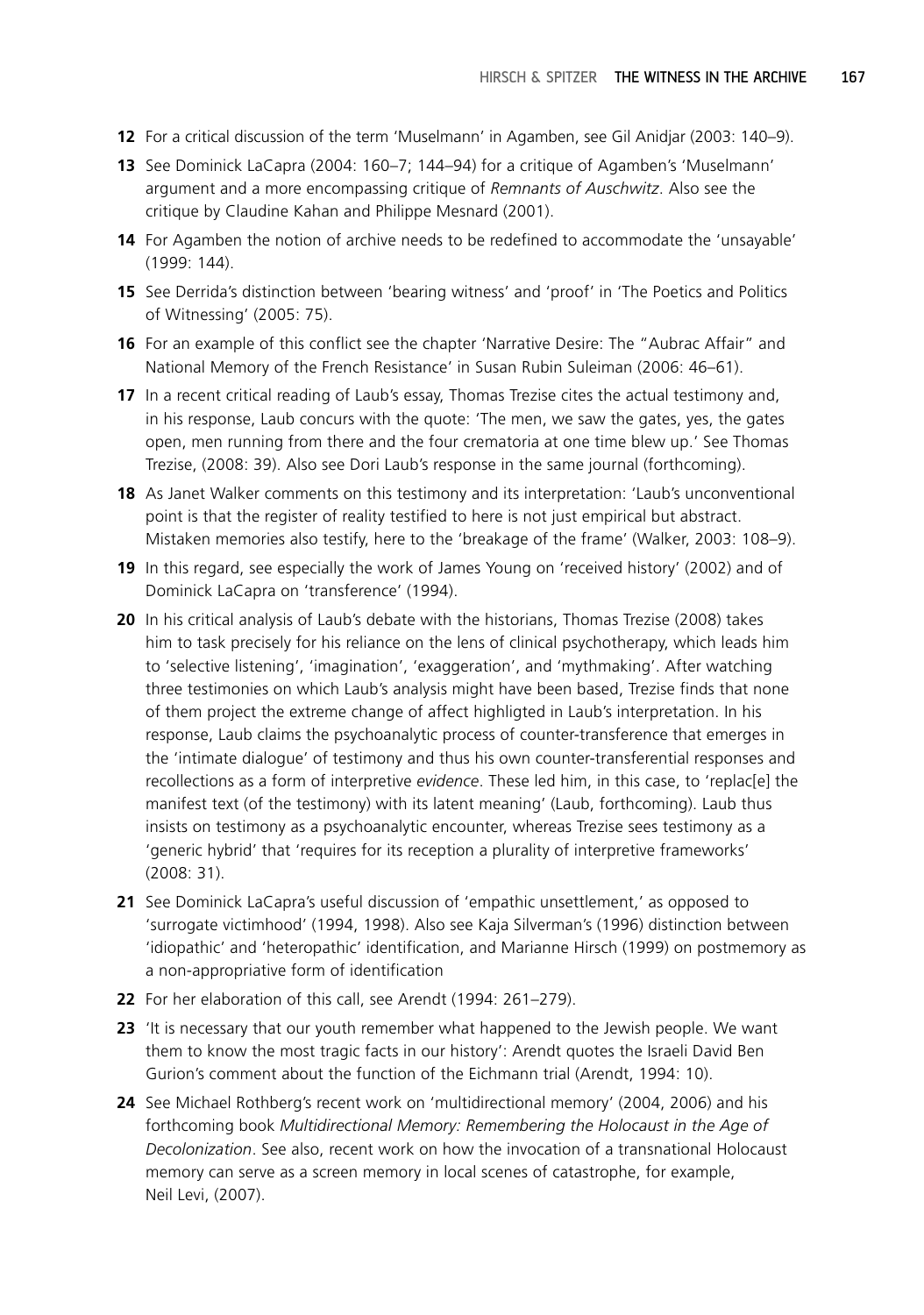## References

Agamben, Giorgio (1999) *Remnants of Auschwitz: The Witness and the Archive*, trans. Daniel Heller-Roazen. New York: Zone Books.

Anidjar, Gil (2003) *The Jew, the Arab: A History of the Enemy*. Stanford, CA: Stanford University Press. Arendt, Hannah (1994) *Eichmann in Jerusalem: A Report on the Banality of Evil*. New York: Penguin.

- Bernard-Donals, Michael and Richard Glejzer (2001) *Between Witness and Testimony: The Holocaust and the Limits of Representation*. New York: State University of New York Press.
- Chevrie, Marc and Hervé Le Roux (2007) 'Site and Speech: An Interview with Claude Lanzmann', trans. Stuart Liebman, in Stuart Liebman (ed.) *Claude Lanzmann's* Shoah*: A Casebook*, pp. 35–50. New York: Oxford University Press.

Delbo, Charlotte (1990) *Days and Memory*, trans. Rosette Lamont. Marlboro, VT: The Marlboro Press.

- Delbo, Charlotte (1995) *Auschwitz and After*, trans. Rosette Lamont. New Haven, CT: Yale University Press.
- Derrida, Jacques (2005) 'The Poetics and Politics of Witnessing', in Thomas Dutoit and Outi Pasanen (eds) *Sovereignties in Question: The Poetics of Paul Celan*, pp. 65–96. New York: Fordham University Press.
- Ezrahi, Sidra deKoven (1996–97) 'Representing Auschwitz', *History and Memory* 7(2): 120–53.
- Felman, Shoshana (2002) *The Juridical Unconscious: Trials and Traumas in the Twentieth Century*. Cambridge, MA: Harvard University Press.
- Felman, Shoshana and Dori Laub, eds (1992) *Testimony: Crises of Witnessing in Literature, Psychoanalysis, and History*. New York: Routledge.
- Gouri, Haim (2004) *Facing the Glass Booth: The Jerusalem Trial of Adolf Eichmann*, trans. Michael Swirsky. Detroit: Wayne State Press.

Hartman, Geoffrey (1996) 'Learning from Survivors: The Yale Testimony Project', in *The Longest Shadow: In the Aftermath of the Holocaust*. Bloomington, IN: Indiana University Press. Hausner, Gideon (1966) *Justice in Jerusalem*. New York: Harper and Row.

Hirsch, Marianne (1999) 'Projected Memory: Holocaust Photographs in Personal and Public Fantasy,' in Mieke Bal, Jonathan Crewe and Leo Spitzer (eds) *Acts of Memory: Cultural Recall in the Present*. Hanover, NH: University Press of New England.

Kahan, Claudine and Philippe Mesnard (2001) *Giorgio Agamben à l'épreuve d'Auschwitz*. Paris: Éditions Kimé.

- LaCapra, Dominick (1994) *Representing the Holocaust: History, Theory, Trauma*. Ithaca, NY: Cornell University Press.
- LaCapra, Dominick (1998) *History and Memory after Auschwitz*. Ithaca, NY: Cornell University Press.
- LaCapra, Dominick (2004) *History in Transit: Experience, Identity, Critical Theory*. Ithaca, NY: Cornell University Press.
- LaCapra, Dominick (2009) *History and its Limits: Human, Animal, Violence*. Ithaca, NY: Cornell University Press.
- Langer, Laurence (1991) *Holocaust Testimonies: The Ruins of Memory*. New Haven, CT: Yale University Press.
- Lanzmann, Claude (1985) *Shoah: An Oral History of the Holocaust. The Complete Text of the Film by Claude Lanzmann*. New York: Pantheon Books.

Lanzmann, Claude (2003[1985]) *Shoah*. Paris: Les Films Aleph; New York: New Yorker Films Artwork. Lanzmann, Claude (2005) Seminar at the Museum of Jewish Heritage, New York, 23 September. Laub, Dori (forthcoming) 'On Holocaust Testimony and its "Reception" within its Own Frame as

a Process in its Own Right: A Response to "Between History and Psychoanalysis" by Thomas Trezise', *History & Memory*.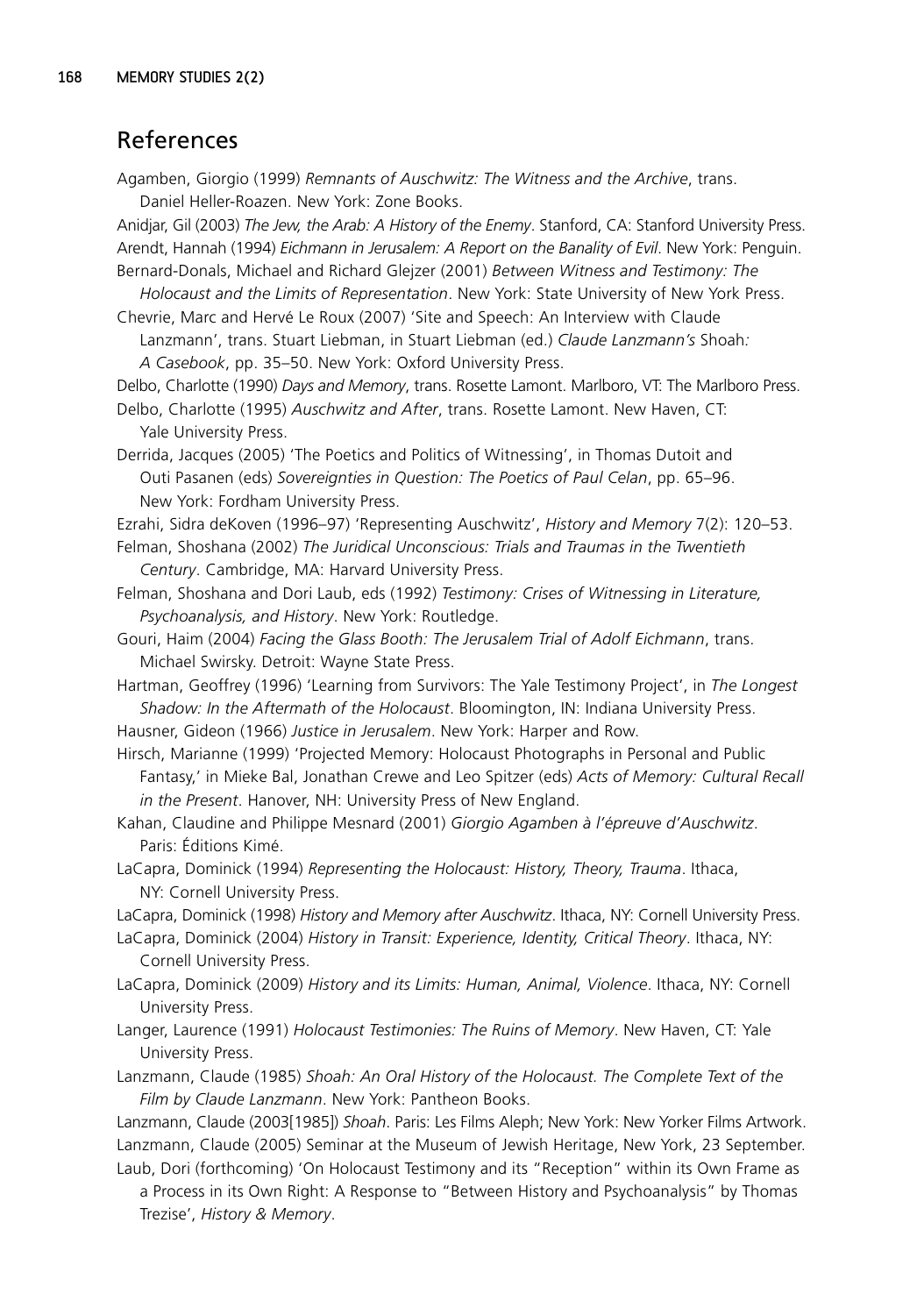- Levi, Neil (2007) '"No Sensible Comparison?" The Place of the Holocaust in Australia's History Wars', *History and Memory* 19(1): 124–56.
- Levi, Primo (1989) *The Drowned and the Saved*, trans. Raymond Rosenthal. New York: Vintage Books.
- Levy, Daniel and Natan Sznaider (2006) *Holocaust and Memory in the Golden Age*. Philadelphia: Temple University Press.
- Lyotard, Jean-François (1988) *The Differend: Phrases in Dispute*, trans. Georges Van Den Abbeele. Minneapolis, MN: University of Minnesota Press.
- Nora, Pierre (2006) *Realms of Memory: Rethinking the French Past*. New York: Columbia University Press.
- Rothberg, Michael (2004) 'The Work of Testimony in the Age of Decolonization: *Chronicle of a Summer*, Cinema Verité, and the Emergence of the Holocaust Survivor', *PMLA* 119: 1237–46.
- Rothberg, Michael (2006) 'Between Auschwitz and Algeria: Multidirectional Memory and the Counterpublic Witness', *Critical Inquiry* 33(1): 158–84.
- Rothberg, Michael (forthcoming) *Multidirectional Memory: Remembering the Holocaust in the Age of Decolonization*.
- Silverman, Kaja (1996) *The Threshold of the Visible World*. New York: Routledge.
- Suleiman, Susan Rubin (2006) *Crises of Memory and the Second World War*. Cambridge, MA: Harvard University Press.
- Sontag, Susan (1964) 'Reflections on The Deputy', in Eric Bentley (ed.) *The Storm over The Deputy*. New York: Grove Press.
- Spence, Donald P. (1982) *Narrative Truth and Historical Truth: Meaning and Interpretation in Psychoanalysis*. New York: W.W. Norton.
- Trezise, Thomas (2001) 'Unspeakable', *The Yale Journal of Criticism* 14(1): 38–63.
- Trezise, Thomas (2002) 'The Question of Community in Charlotte Delbo's Auschwitz and After', *Modern Language Notes* 117(4): 858–86.
- Trezise, Thomas (2008) 'Between History and Psychoanalysis: A Case Study in the Reception of Holocaust Survivor Testimony', *History & Memory* 20(1): 7–47.
- Walker, Janet (2003) 'The Traumatic Paradox: Autobiographical Documentary and the Psychology of Memory', in Katharine Hodgkin and Susannah Radstone (eds) *Contested Pasts: The Politics of Memory*, pp. 104–19. London: Routledge.
- Wieviorka, Annette (1994) 'On Testimony', in Geoffrey Hartman (ed.) *Holocaust Remembrance: The Shapes of Memory*, pp. 23–32. Oxford: Basil Blackwell.
- Wieviorka, Annette (1998) *L'Ere du témoin*. Paris: Plon.
- Wieviorka, Annette (2006) *The Era of the Witness*, trans. Jared Stark. Ithaca, NY: Cornell University Press.
- Yaeger, Patricia (2006) 'Testimony without Intimacy', *Poetics Today* 27(2): 399–422.
- Young, James E. (2002) 'Toward a Received History of the Holocaust', *History and Theory: Studies in the Philosophy of History* 35(4): 21–43.

MARIANNE HIRSCH is Professor of English and Comparative Literature at Columbia University, USA and Co- Director of the Institute for Research on Women and Gender. Her most recent publications are *Family Frames: Photography, Narrative, and Postmemory* (Harvard University Press, 1997), *The Familial Gaze* (University Press of New England, 1998), the co-edited *Teaching the Representation of the Holocaust* (Modern Language Association, 2004) and special issue of *Signs* on